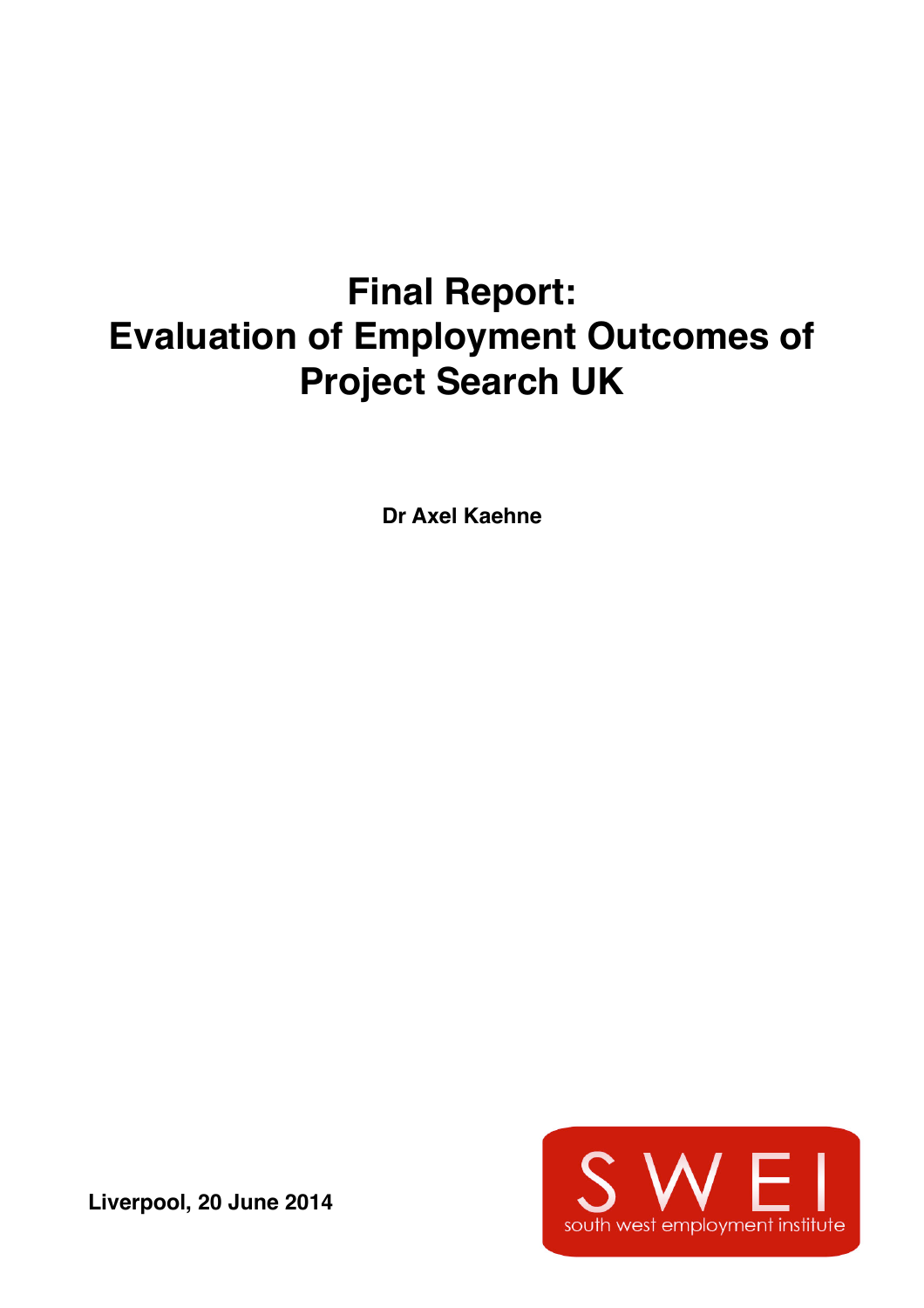| <b>Commission</b>                               | 3              |
|-------------------------------------------------|----------------|
| <b>Acknowledgements</b>                         | 3              |
| <b>Background</b>                               | 4              |
| <b>Method</b>                                   | 6              |
| <b>Analysis</b>                                 | $\overline{7}$ |
| <b>Results</b>                                  | 8              |
| <b>Annual Report Data</b>                       | 8              |
| Site data                                       | 9              |
| <b>Programme Specialist Europe data</b>         | 17             |
| <b>Family interviews</b>                        | 18             |
| <b>Discussion</b>                               | 22             |
| <b>Conclusion</b>                               | 24             |
| <b>Appendix</b>                                 | 25             |
| <b>Project SEARCH model fidelity components</b> | 25             |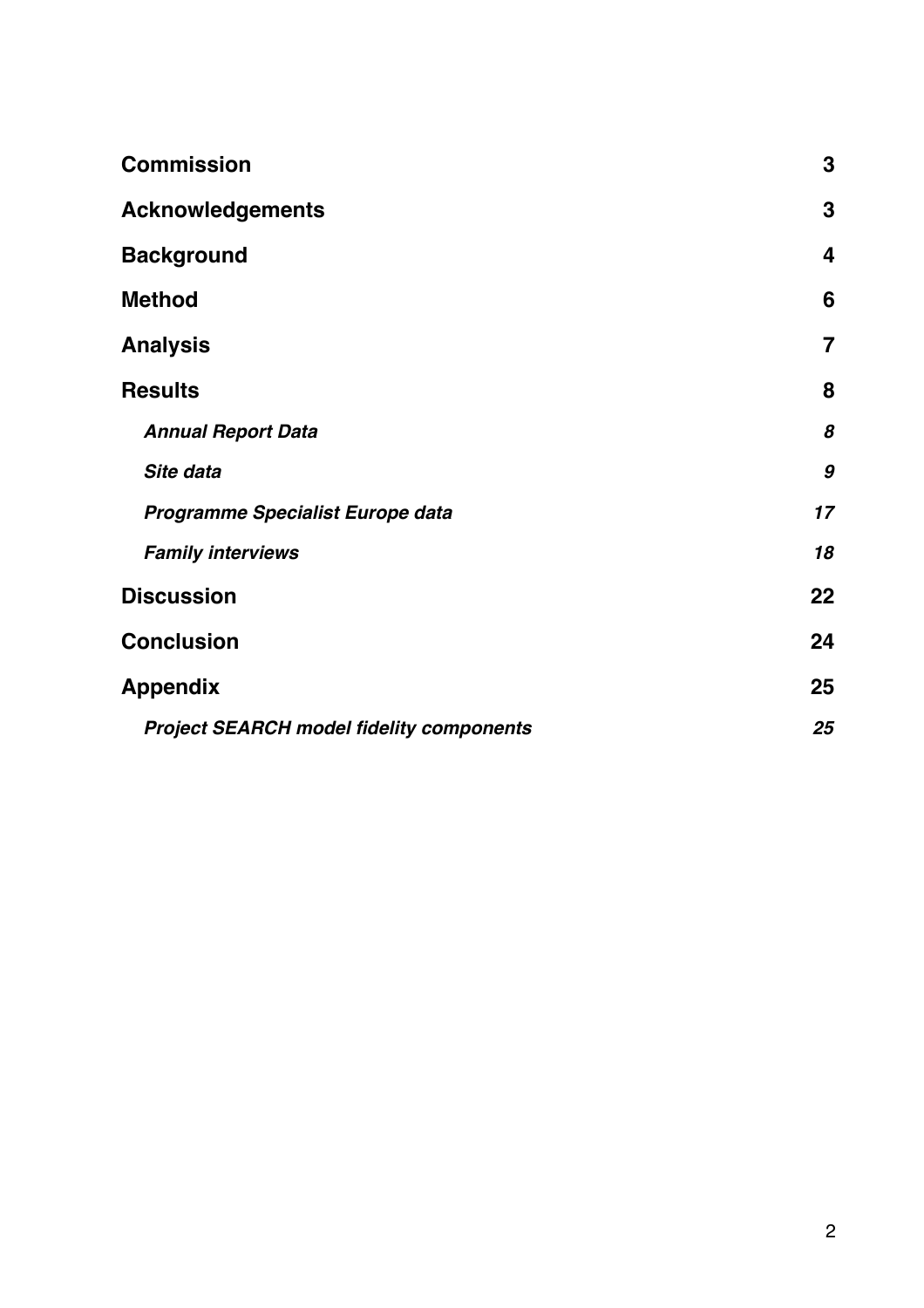### <span id="page-2-0"></span>**Commission**

The South West Employment Institute (SWEI) commissioned an evaluation of employment outcomes of Project SEARCH (PS) UK in May 2013. Funding was provided by the outgoing South West Regional Health Authority as it had provided some pump priming monies to spread awareness of and to underpin project work for Project SEARCH in the South West in 2011-12. The commission was endorsed by the Programme Specialist Europe of Project SEARCH UK, Anne O'Bryan and carried out by Axel Kaehne after a tendering process.

The commission outlined two tasks: to obtain and analyse data on employment outcomes for all cohorts of graduates of all Project SEARCH sites in the UK and to verify the outcomes through a sample of families selected for each site.

The evaluation method was developed and approved by members of the SWEI Board in June 2013 and the project commenced in the same month. Data collection and data analysis stage lasted until end of August 2013, when sampling of families and family interviews for the verification phase began. The following report contains the method and approach for the evaluation (1), the results and findings of the analysis (2) and some recommendations for future evaluations. A detailed explanation of PS, its place in the field of supported employment for people with learning disabilities is contained in an academic paper, a further product specified in the commissioning brief.

### <span id="page-2-1"></span>**Acknowledgements**

The author gratefully acknowledges funding for this evaluation by SWEI. In particular, the author is indebted to Dr Stephen Beyer and Dr Carol Robinson (MBE) for helpful discussions about design and implementation of the evaluation.

The Programme Specialist Europe, Anne O'Bryan, also provided valuable help by facilitating contacts with all participating sites in the UK and commenting on the final report.

This evaluation would not have been possible without the help from the Project SEARCH team at Cincinnati Children's Hospital Medical Center (CCHMC). Project SEARCH was devised and developed by Erin Riehle and Susie Rutkowski at the CCHMC.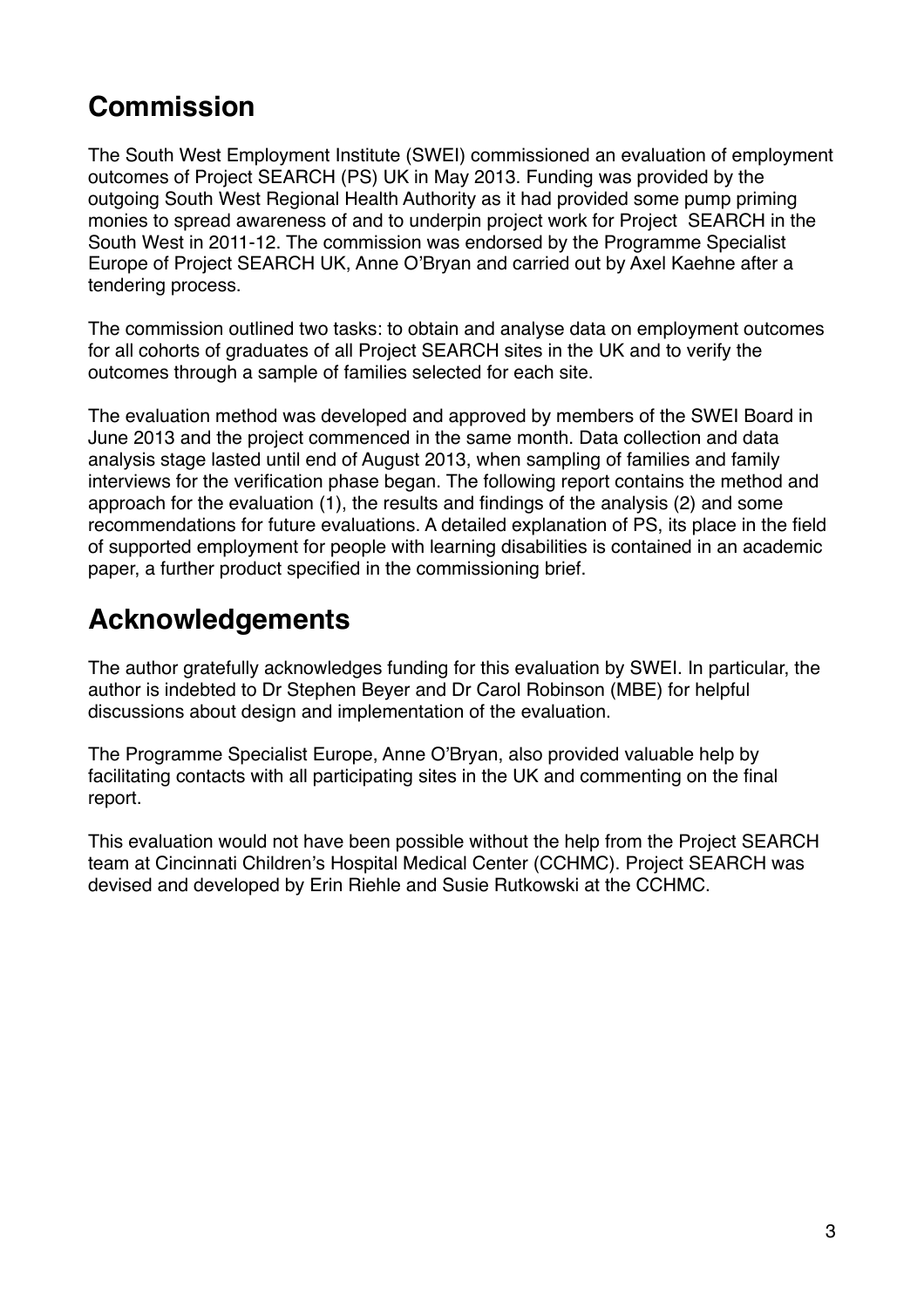### <span id="page-3-0"></span>**Background**

Project SEARCH started at the Cincinnati Children's Hospital Medical Center in Ohio USA. The idea was to develop placements for people with intellectual disabilities in the hospital which could be utilised as springboards for lasting employment opportunities. The programme was developed in co-operation with a local school and vocational training provider, Cincinnati Children's Hospital. The host agreed to supply internships for people while they were undergoing training in the workplace. Some additional work fitness training was also provided. The central idea was to develop placements that would allow interns to gradually increase their skill set, their work experience and to provide them with transferable marketable skills. The host employer would then hire the intern at the end of the internship, or terminate the work placement.

The central idea was that host employers would benefit from the increased diversity of their workforce, develop a reliable workforce, and provide additional training for potential employees as well as their existing workforce. Internships, as a first step towards employment, were thus thought to be ideal to identify and train potential employees with intellectual disabilities in a similar way to nurses who receive training in hospital settings. The programme was successfully rolled out in the US and was piloted in the UK in 2010. UK sites are licensees of the US programme and, upon purchase of the license, benefit from a package of materials and personal support through the UK Programme Specialist Europe.

The main parameters of the US programme model are: PS is a business led programme where participants ʻlearn relevant marketable skills while immersed in the business' [1](#page-3-1). The programme is delivered by a consortium of partners that is formed between vocational training providers, colleges or special schools (depending on age of participant), the business itself, and support agencies. Where relevant, careers development agencies are also involved. A successful outcome for participants is defined as:

- employment in an integrated setting
- year round work of 20 hours per week or more[2](#page-3-2)
- paid at minimum wage or higher <sup>[3](#page-3-3)</sup>

As of July 2013 the UK had 17 active sites. In all cases, the sites are run by a collaboration or partnership between the host employer, an education provider or vocational training organisation, and a supported employment agency.

Internships consist of training in the workplace, fitness for work training, and supported employment in a variety of placements within the host employers departments. Interns try out at least three different placements in the host environment. At the end of the internship, interns graduate from the programme with a certificate of completion issued by Project SEARCH. The host employer then either takes on the intern as a paid employee or terminates the internship without converting it into paid employment. All internships are

<span id="page-3-1"></span><sup>1</sup> <http://www.projectsearch.us/OurPROGRAM/ProgramModel.aspx> accessed on 21 Nov 2013

<span id="page-3-3"></span>3 Project Search Website at [http://www.projectsearch.us/OurPROGRAM/](http://www.projectsearch.us/OurPROGRAM/ProgramModel.aspx) [ProgramModel.aspx](http://www.projectsearch.us/OurPROGRAM/ProgramModel.aspx) (accessed on 21 Nov 2013)

<span id="page-3-2"></span><sup>2</sup> In the UK, paid employment for 16 hours per week or more is defined as full time work.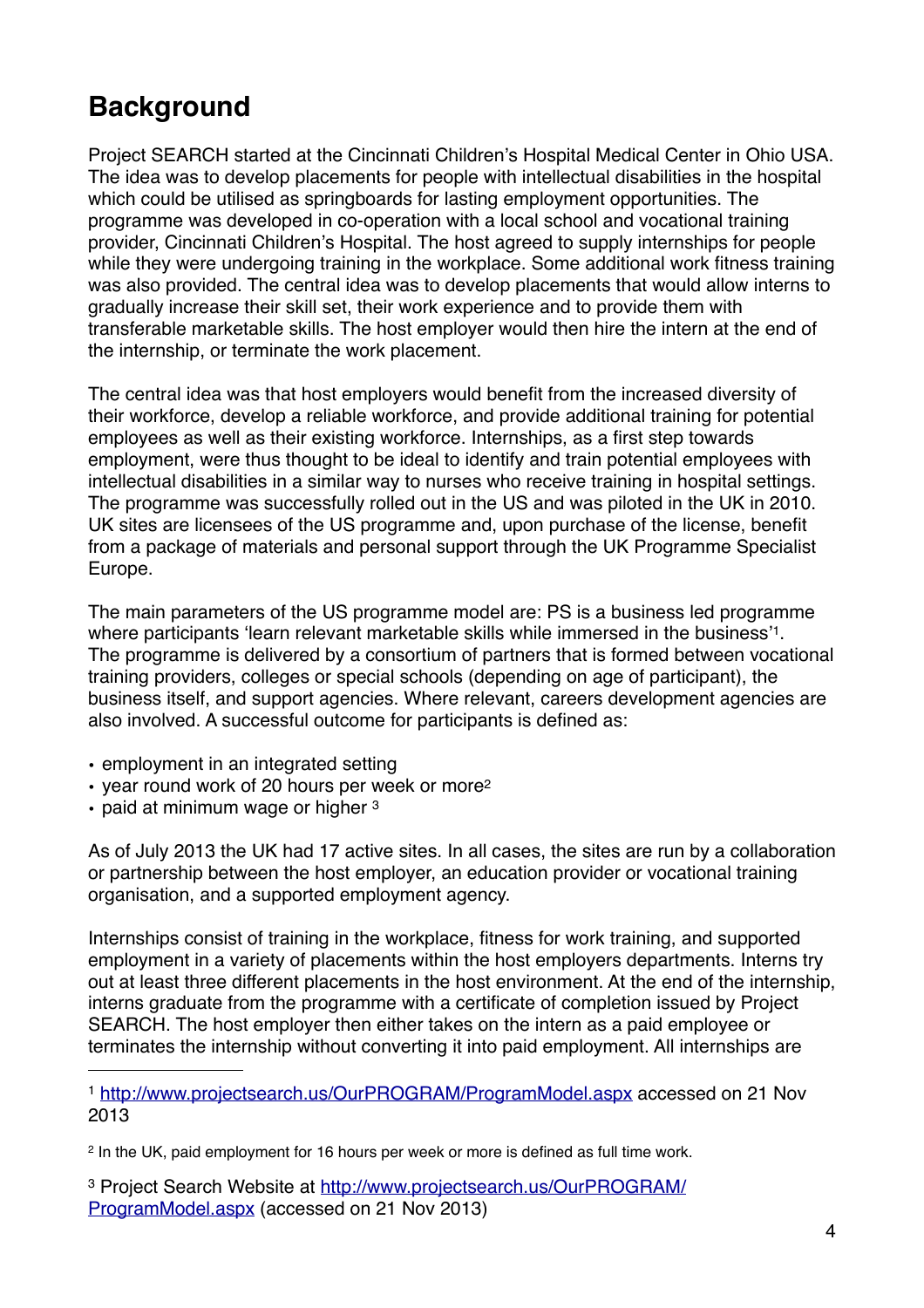unpaid, although interns may be in receipt of some governmental financial support or welfare benefits as they are usually in their final year of formal education. All components of the programme are delivered in the workplace which means that participants spend at least 6 hours per day in the lead business of the site.

In the UK, if interns do not successfully move into paid employment at the end of the programme, supported employment agencies are expected to provide ongoing support to secure employment for them. The timeframe for this engagement post-graduation is not specified. Assessing model fidelity, i.e. the match between the service provided by the sites and the PS model as prescribed was not part of this evaluation.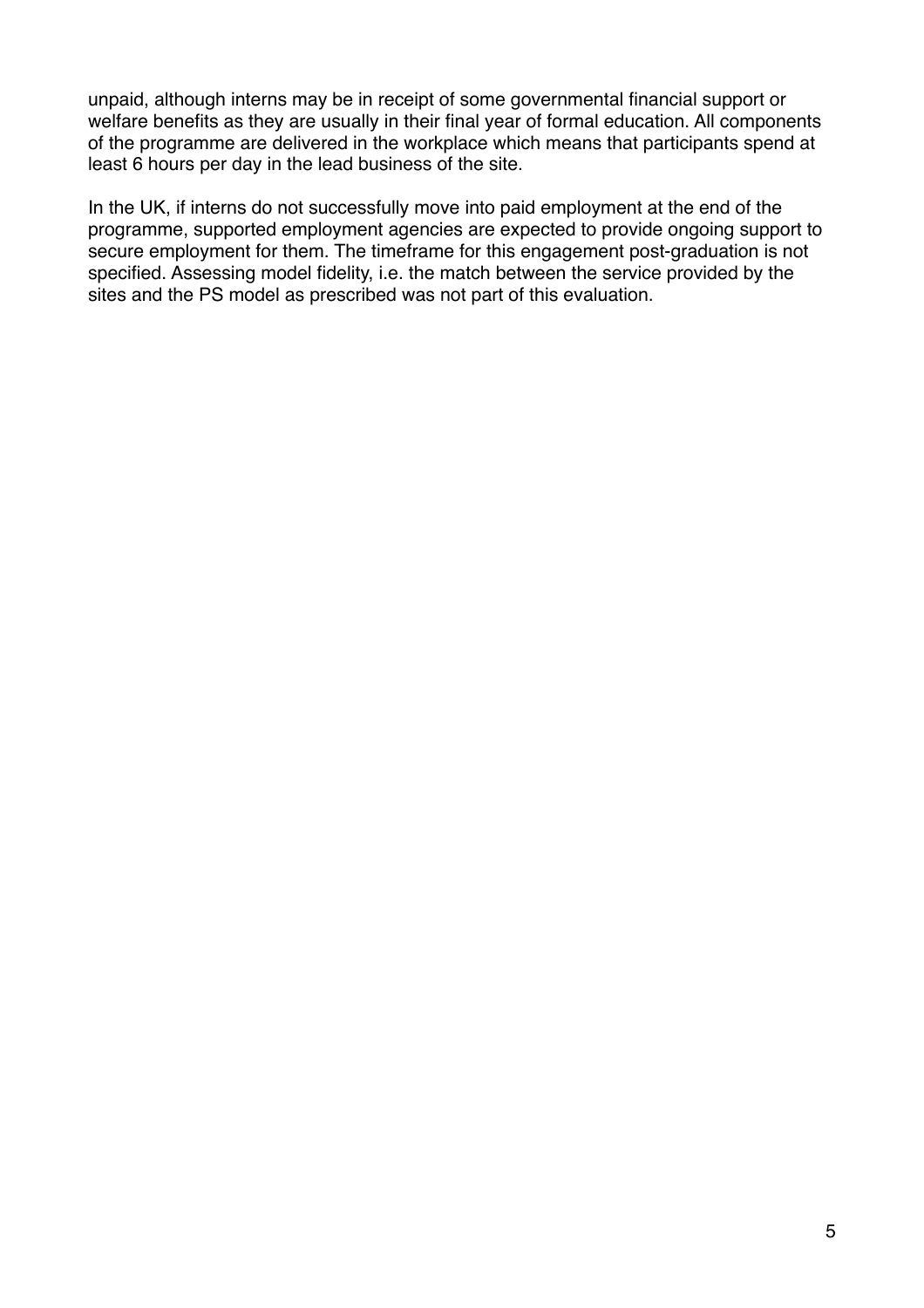### <span id="page-5-0"></span>**Method**

The evaluation method was framed by the commissioning brief. The central task was to ascertain the employment outcomes of Project SEARCH sites in the UK since inception of the programme and to verify them through interviews with families of people enrolling on PS.

An evaluation method was designed as part of the commissioning process and slightly revised upon confirmation of the commission in discussion with SWEI. The evaluation was to be conducted in two phases. Phase one focused on obtaining all relevant data on graduates of PS UK for all sites. Three sources were available to obtain this data: first, the individual site records; second, the annual reports collated by the mother site in Cincinnati; third, aggregated data collated by the Programme Specialist Europe. All sources were approached and asked for anonymised data sets for all graduates that had completed the PS UK programme since inception.

The 2013 cohort was to be included, with some caveats as some new programmes had not delivered a full cycle of provision during the research period. Since graduation for this cohort was planned to take place in July 2013, data transfer for the last cohort had to take place after graduation. Individual data collected by Cincinnati on final outcome was collated in May following any July graduation. The third data source was data collected from sites by the Programme Specialist Europe in May after graduation, but on an aggregate level for the purpose of programme monitoring. All data was made available to the current evaluation.

Phase Two of the evaluation included verification of the employment outcome data obtained in the first phase. A number of families for each site were selected and site leads were asked to facilitate consent for interviews. An interview schedule was designed and agreed with the evaluation commissioners. The main purpose of this phase was to triangulate existing data with information from families where individuals had secured jobs. The purposive sample contained only people whose record in the original data set was marked ʻemployed', either full time or part time. Four families per site were selected for interview. Where more than four people had gained employment, a randomisation procedure was utilised to select further potential respondents.

Following consent from the families, site leads forwarded the contact details of selected families to the researcher and interviews commenced in July 2013. Where site leads were not able to notify some of the families or obtain consent from them alternative families were chosen for interviews from the anonymised data set.

Interviews were conducted by telephone. They were not audio taped. Responses were simultaneously entered into a data set for subsequent analysis. Respondents were asked to verify some basic factual information about the internships, give their opinions on the support received from the Project SEARCH team and to state whether or not the PS participant was currently in employment, unemployed, actively looking for work or none of the above. Where PS interns had secured paid employment, respondents were asked to specify the length of the contract, the number of hours per week, and whether the pay would be minimum wage or more. Respondents were also given the opportunity to make any additional comments. No graduates were interviewed for this evaluation.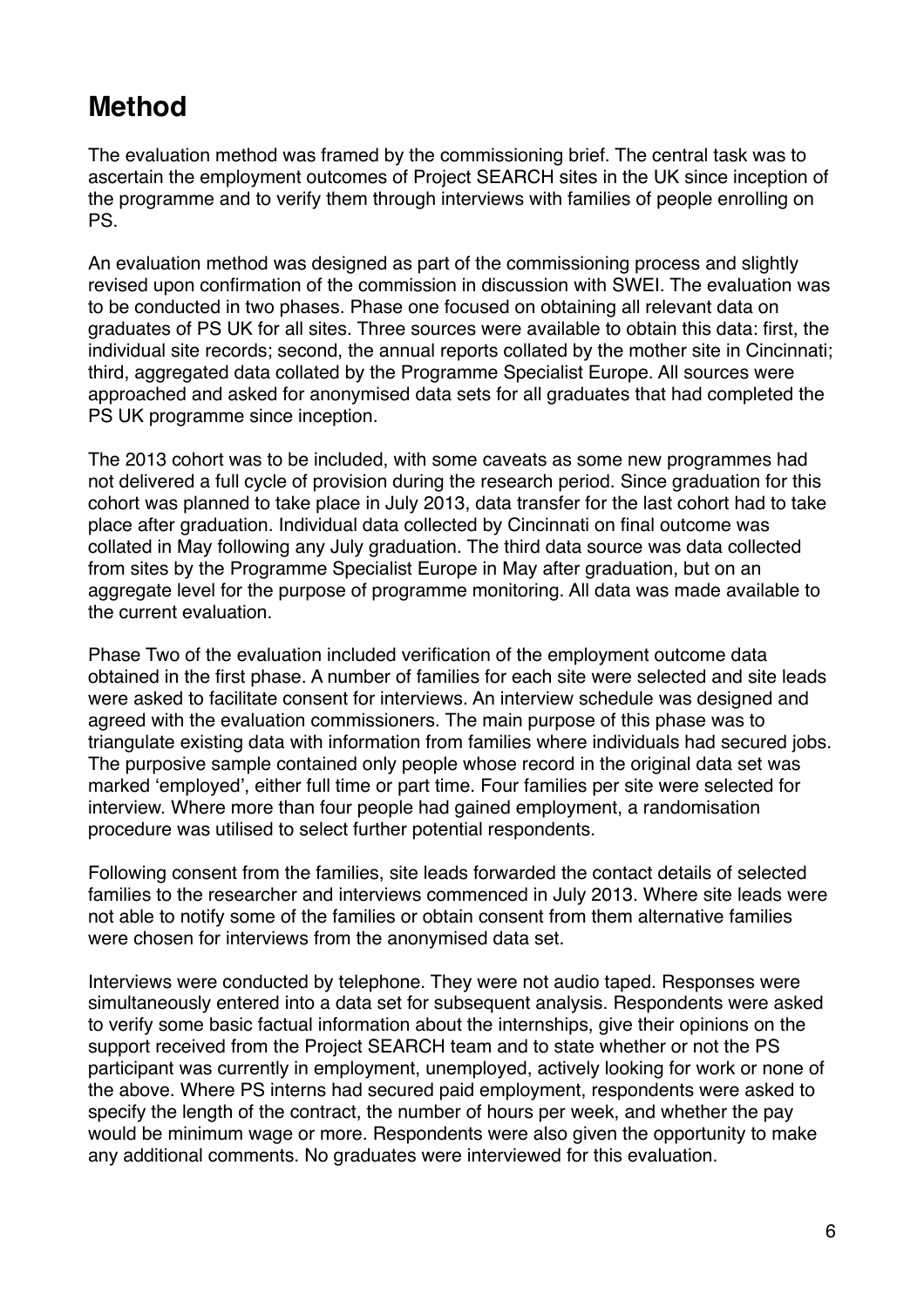### <span id="page-6-0"></span>**Analysis**

The evaluation contained two separate analysis tasks. Anonymised site data on employment outcomes for each graduate for all cohorts required cleaning and subsequent analysis, focusing on employment outcomes, as well as exploring any significant correlations between employment outcome and other characteristics. All analysis tasks in this first round were carried out using a software package: Statistical Package for the Social Sciences (SPSS).

As mentioned, three potential data sources were available to the evaluation. There were differences between them because of the time in the year that data was collected, and the purpose they were collected for. The first was Cincinnati Children's Hospital's database, obtained on 16th August 2014 and it provided anonymised data by PS site in the UK. These data contained descriptions of the PS students entering the programme at the beginning of the previous academic year, with a census of the employment outcomes in July each year. The data recorded jobs (and employment rates) post-graduation. There was no further follow-up on this data.

The second data source was data collected on an aggregate basis for each site by the Programme Specialist Europe in May following their graduation in July of the previous academic year. This excluded students who exited the PS programme before the end of their first academic half term on the basis that they had not received the intervention at this point. Any students exiting the PS programme after the first half term were recorded. Usually these were recorded as ʻno employment outcome'.

The third data source was a census conducted by this evaluation at July/August 2013. This provided a snapshot of those known to be in employment at this point from graduate cohorts up to and including 2013 graduates. The results were likely to differ from the previous two sources as it had some level of uncertainty in employment retention from previous years as contact with graduates was necessarily reduced over time. Data was included from sites that started in 2013. Those were, necessarily, fledgling services in their first year of operation, with outcomes measured at graduation point rather than at the following May census point. We therefore requested interim, first year, outcomes and these have been separated out in the subsequent analysis.

The evaluation revealed some inconsistencies in the data between the three data sources (options for improving consistency are discussed in conclusions and recommendations). In the evaluation, the census data provided to Cincinnati Children's Hospital in May 2013 proved to be the most inconsistent, due to a lack of adjustment for early exit. As a result, data from this survey were analysed using frequencies and cross tabulations exploring the influence of the following variables on outcomes: gender, age, type of disability, ethnicity.

The second analysis task related to the family interview data. These data contained two types of information: data that could assist in verification of data provided by sites, and some additional data on employment type, pay, duration and weekly hours worked. This data was not contained in site data and hence represented additional information that could identify strengths and weaknesses of the programme for a sample of participants.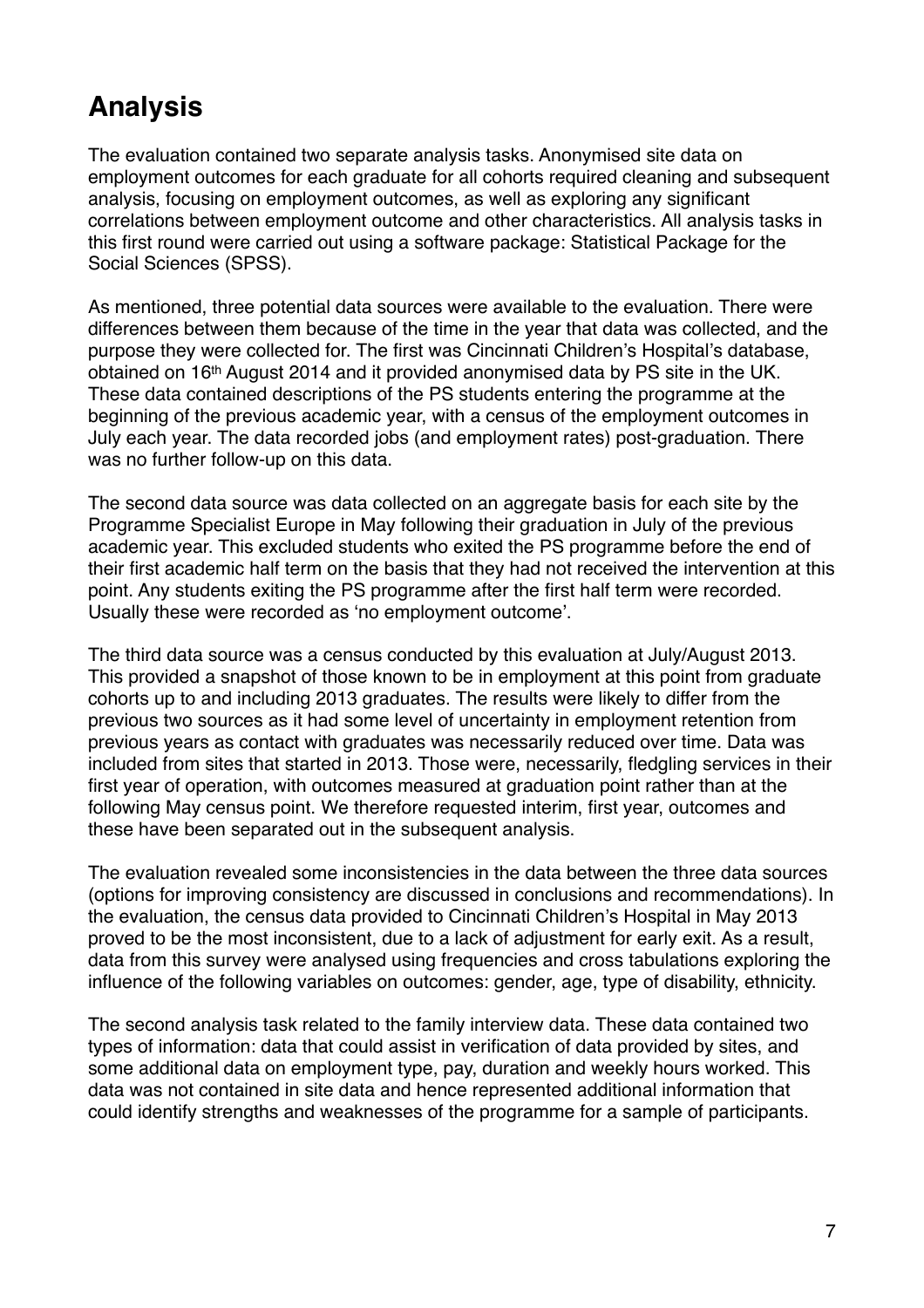### <span id="page-7-0"></span>**Results**

The Programme Specialist Europe of PS UK provided contact details of all UK sites. At time of the evaluation (June to Oct 2013) there were 17 active sites in the UK. The operating times of these sites ranged from 1 academic year to 5 years. PS UK has subsequently recruited additional sites, increasing the number of sites to 24 in 2013-14 and to 31 sites altogether in September 2014.

#### <span id="page-7-1"></span>**Annual Report Data**

All licensed PS sites report some outcome data to the licensee, Cincinnati Project SEARCH. The annual returns are logged after the graduation of students in July or August each year and the evaluation requested anonymised data returns for all sites and all past and present cohorts for live UK sites from Cincinnati. The data set was received in August 2013 and contained information on 177 students.

Because personal identifiers were not used consistently across the annual reports and the other data sets submitted to the evaluation, the data sets could not be used for cross referencing and data gaps could not be filled systematically. This demonstrates some of the strengths and weaknesses of the existing reporting structure. The discussion section will return to this issue. It is significant in this context that where no data is entered in the annual reports, outcomes cannot be known. This may or may not mean that any outcomes have been achieved.

The Programme Specialist Europe for the UK also collates outcome data from each site. These data were available to the evaluation. The spreadsheet contained information up to and including the 2012 cohort as it is based on a census in the May of the following year after graduation. It does record the total number of graduates and the total number of young people who have obtained employment per site for the previous cohorts (2010/11 and 2011/12). A comparison exercise between these aggregated data and the data reported annually to Cincinnati however shows that sites appear to be at times underreporting the number of graduates.

This has an impact on the overall outcome figures as the number of young people in work at the time of data collection in the May of the year following graduation are then higher. In other instances, the number of young people in employment is lower in the annual report to Cincinnati. There are significant differences between the two data sets in terms of aggregated outcomes and because of the lack of detail in the data it is impossible to identify the exact cause of these variations.

It seems that discrepancies lay mainly in the reporting practice for the annual reports (which occur immediately after graduation) and in the overall outcome figures that are collected by the Programme Specialist Europe in May the following year. Clearly, the latter set of data may plausibly contain additional outcomes that may have been achieved postgraduation for some students. Also, work is done in the May survey to consistently remove from the figures any students who left the programme before the first half term break, and to ensure that they are included if they leave later in the programme. Since the data set from the Programme Specialist Europe does not contain information for each individual student but only overall figures and relevant percentages, it is difficult to conclude the exact reason for any difference.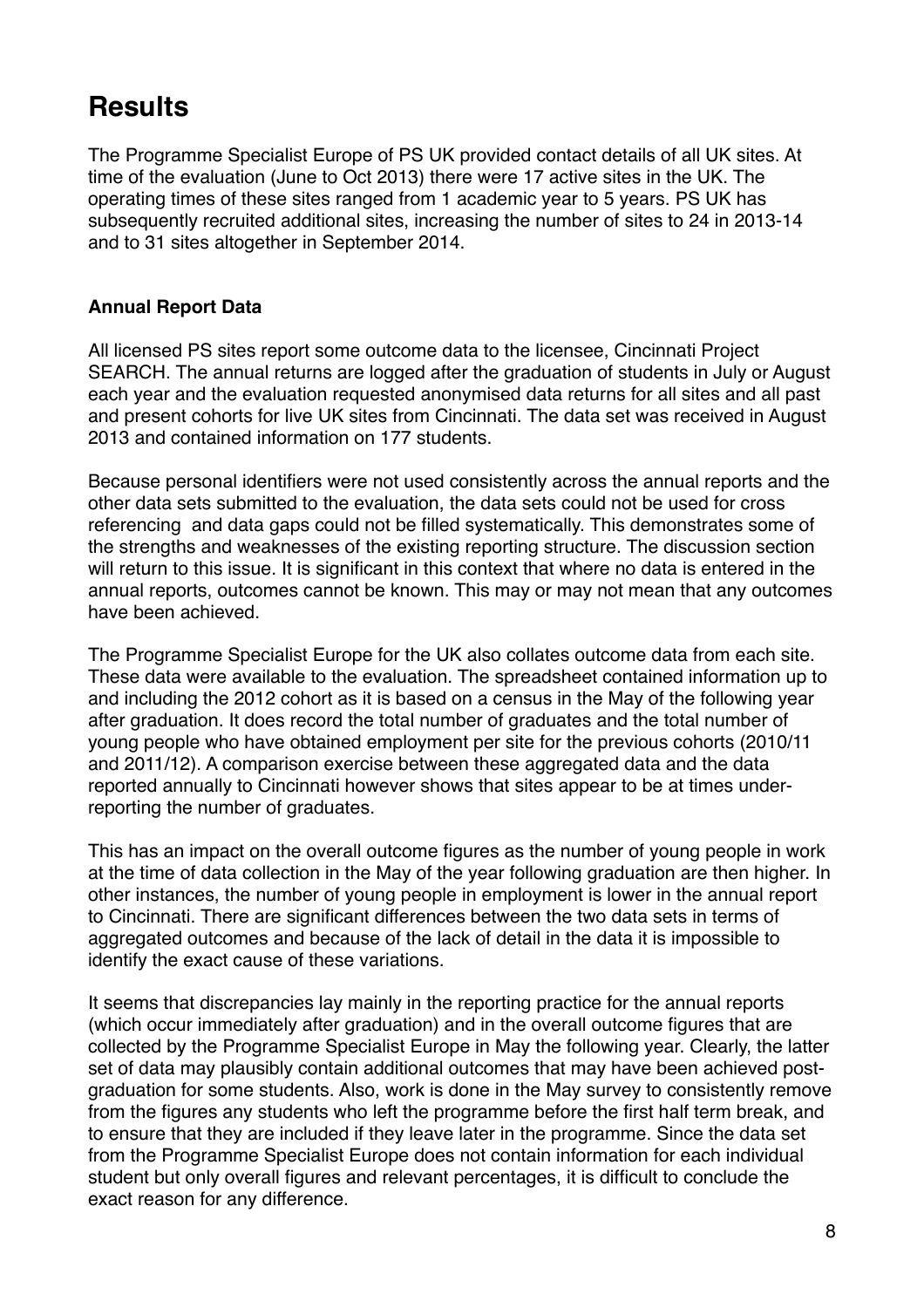Because of inconsistent use of personal identifiers differences between data sets could not be reconciled and the data sets could not be merged by individual entry. This has implications for the usefulness of the various data collection strategies for the UK programme as well as for the annual reporting that takes place after graduation (see Discussion section).

#### <span id="page-8-0"></span>**Site data**

#### *Descriptive characteristics*

Data from sites was obtained through written request from July to October 2013. The request explicitly asked sites to include information on the most recent cohort of graduates (2013). Sixteen sites sent their relevant data. One site asked to go through the consent procedure with full briefing and consents for all participants. All relevant briefing documents were sent but data was not produced for this site. This site (5) only began operating in 2012 and so the loss of data is limited to one group of graduates (likely to be less than 8 students). One site sent data only on the most recent 2013 cohort but could not access data for previous cohorts. The records indicate that the loss amounts to data from 17 graduates. All other data was received from active sites in the UK.

All sites were furnished with a spreadsheet which contained categories for each individual, such as gender, age, type of disability, level of disability, and outcome related data such as: full time employment, part time employment, where employed and alternative options such as volunteering or actively seeking work. The spreadsheet also provided a space for additional comments for each student. Site leads were also given the opportunity to simply send their own anonymised spreadsheets where available and if convenient. All sites, however, used the Excel sheet provided.

Most site leads provided full details on each individual for all cohorts. Many site leads also made effective use of additional comments to note employment circumstances or personal circumstances where relevant to employment. The additional notes were converted through the data cleaning process into nominal and numeric data that could be fed into SPSS where appropriate. One site struggled to provide sufficient detail on their graduates for reasons out of their control (all data was apparently archived and not accessible). The site lead still provided some useful data on many graduates, but some serious gaps in information remained.

The descriptive results will be first presented below for the categories gender, age, ethnicity, disability level, type of disability through simple frequency tables. Then some cross tabulations for disability levels and type will be presented. The numbers per site are small so no significant conclusions should be drawn from the findings. Following the descriptive results, the report will present the employment outcomes in aggregated form and per site. In total, information on 315 students was captured through the data exercise. This is substantially more than those reported to Cincinnati (n=117) through annual reports.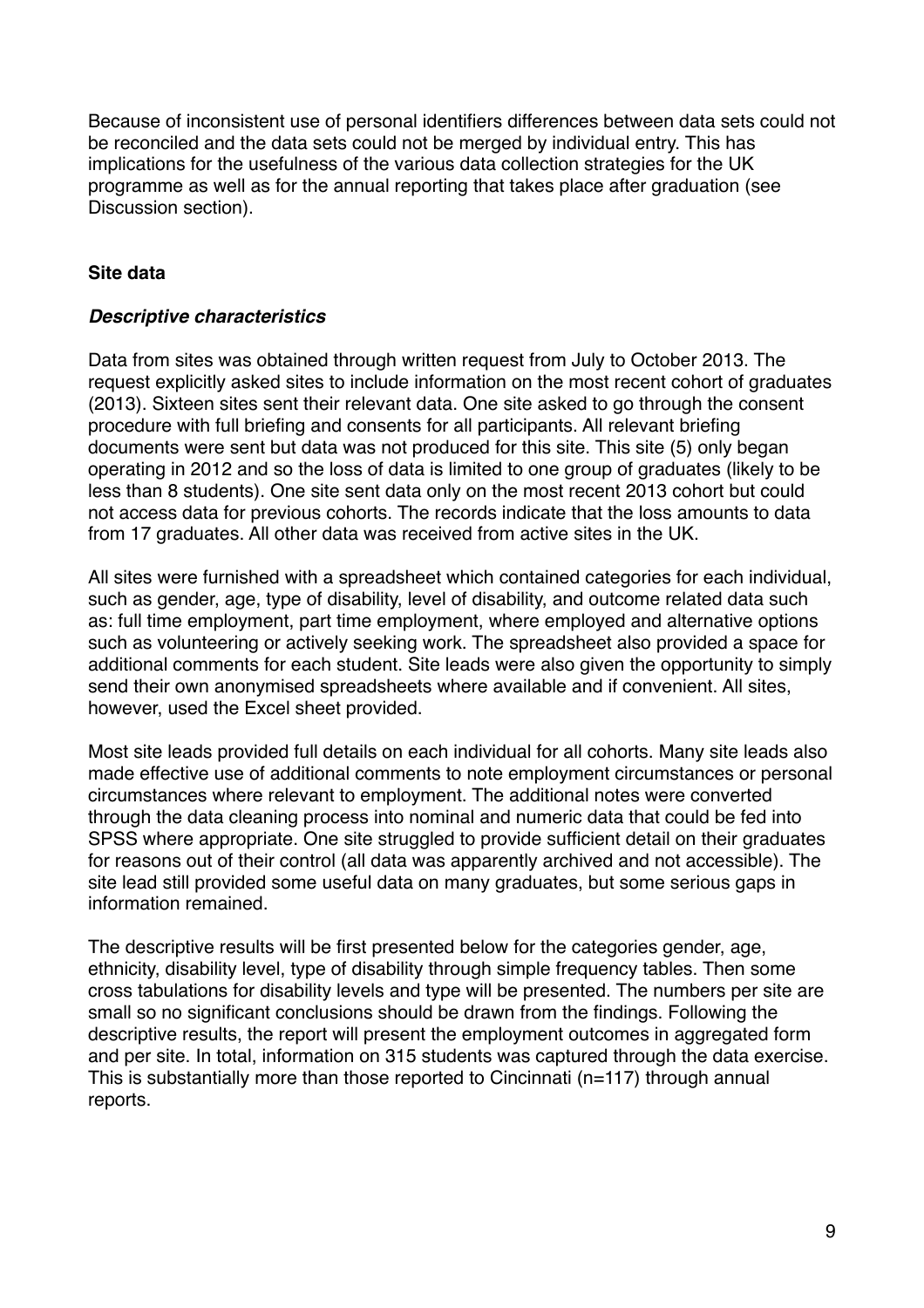Data for gender aggregated for all sites (Table 2) show a prevalence of male over female participants. Given that the prevalence rate of people with intellectual disabilities in the population is weighted toward males, this may mirror the normal distribution of learning disabilities across genders.

| Gender | <b>Number of students</b> | Percentage |
|--------|---------------------------|------------|
| Female | 120                       | 38.1       |
| Male   | 195                       | 61.9       |
| Total  | 315                       | 100.0      |

#### **Table 1: Total number of graduates by gender**

Table 2 shows the breakdown of graduates across the sites along with the year they began operating. This shows an incremental growth in the PS programme since 2009, shifting from 1 site in 2009 to 10 by 2011 and to 17 in 2013.

#### **Table 2: Total number of graduates by site**

| <b>Site Number</b>      | Year site began<br>operating | <b>Total Students</b><br>enrolled |
|-------------------------|------------------------------|-----------------------------------|
| $\mathbf{1}$            | 2010                         | 25                                |
| $\overline{c}$          | 2010                         | $\overline{7}$                    |
| 3                       | 2012                         | $\overline{7}$                    |
| $\overline{\mathbf{4}}$ | 2011                         | 5                                 |
| 5                       | 2012                         | 12                                |
| 6                       | 2012                         | 8                                 |
| $\overline{7}$          | 2010                         | 28                                |
| 8                       | 2012                         | 9                                 |
| 9                       | 2008                         | 53                                |
| 10                      | 2009                         | 37                                |
| 11                      | 2010                         | 25                                |
| 12                      | 2010                         | 24                                |
| 13                      | 2012                         | 11                                |
| 14                      | 2009                         | 37                                |
| 15                      | 2012                         | 5                                 |
| 16                      | 2012                         | 11                                |
| 17                      | 2010                         | 23                                |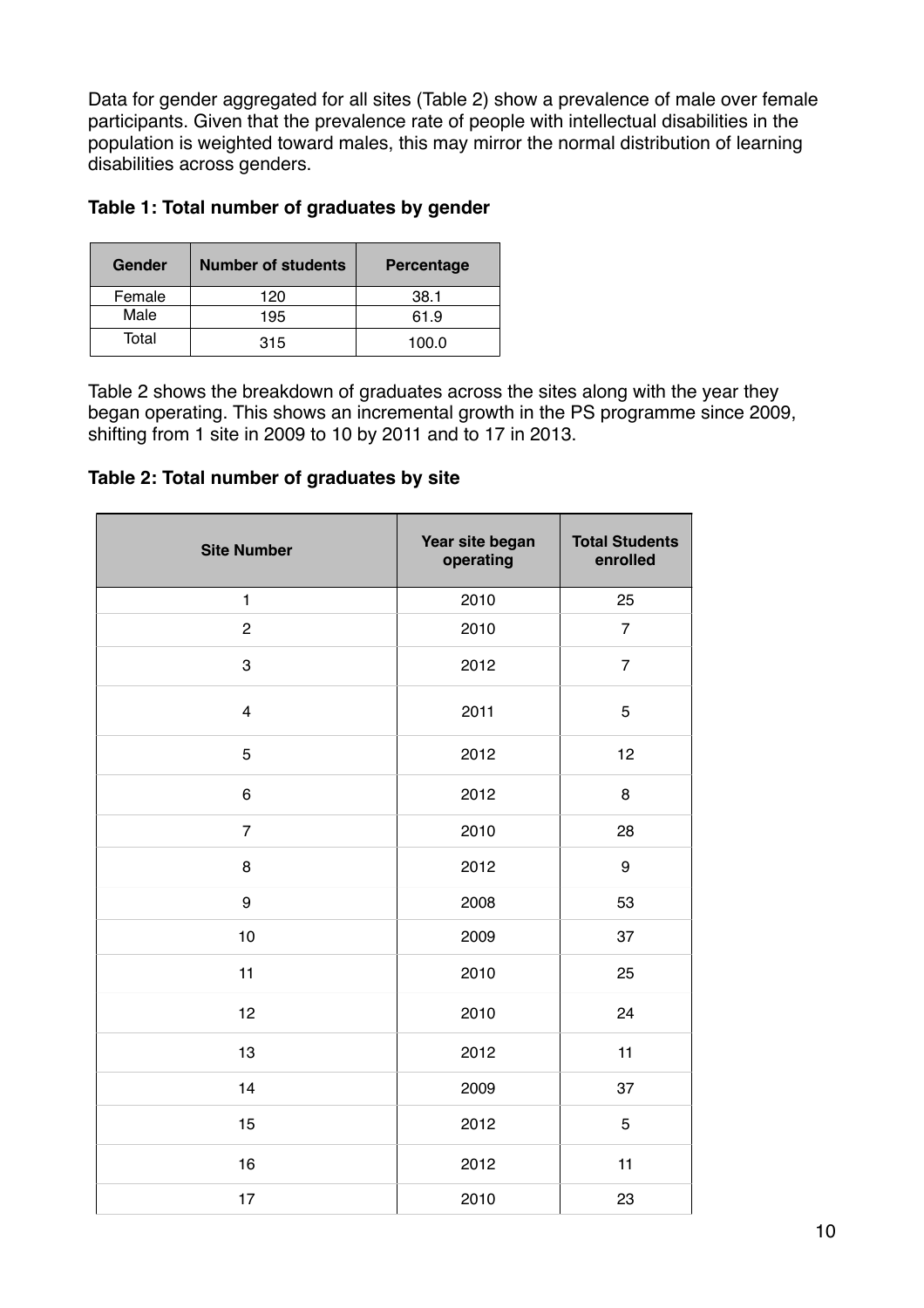| <b>Site Number</b>             | Year site began<br>operating | <b>Total Students</b><br>enrolled |
|--------------------------------|------------------------------|-----------------------------------|
| <b>Total Graduates from PS</b> |                              | $327*$                            |

\* Data available on 315 clients. Site 5 did not provide data to this evaluation.

Table 3 shows that the disability levels are normally distributed across the spectrum of low and high functioning individuals with the majority of participants falling into the moderate category. This is encouraging given that employment support work with young people with mild disabilities is often easier than with those of higher support needs. One caveat in this context is the relatively high number of individuals for whom no disability level was provided by the sites (26.1%). Many of those may have a mild learning disability or be diagnosed with autism spectrum disorder that may skew this finding.

| <b>Disability Level</b> | <b>Frequency</b> | <b>Percent</b> |
|-------------------------|------------------|----------------|
| Missing data            | 82               | 26.1           |
| Mild                    | 79               | 25.1           |
| Moderate                | 119              | 37.8           |
| Severe                  | 27               | 8.6            |
| Profound                | 8                | 2.5            |
| Total                   | 315              | 100.0          |

| Table 3. Disability levels of students in the programme |
|---------------------------------------------------------|
|---------------------------------------------------------|

Disability types are as specified in the table below.

#### **Table 4. Disability type of graduates by frequency and percent**

|                          | <b>Frequency</b> | <b>Percent</b> |
|--------------------------|------------------|----------------|
| Acquired Brain Injury    | 3                | 1.0            |
| ADHD                     | 3                | 1.0            |
| ASD                      | 25               | 8.2            |
| Aspergers Syndrome       | 32               | 10.5           |
| Cerebal Palsy / Learning | 1                | .3             |
| Disability               |                  |                |
| Dyspraxia                | 2                | .7             |
| Fragile X                | 1                | .3             |
| Learning Difficulty      | 1                | .3             |
| Learning Disability      | 228              | 75.0           |
| No info                  | 8                | 2.6            |
| Total                    | 304              | 100.0          |

Table 5 shows that recruitment seems to target all age groups, with participants as young as 16 at the start of the internship, and some as old as 27. Chart 1 shows the distribution by age of all graduates where information is available.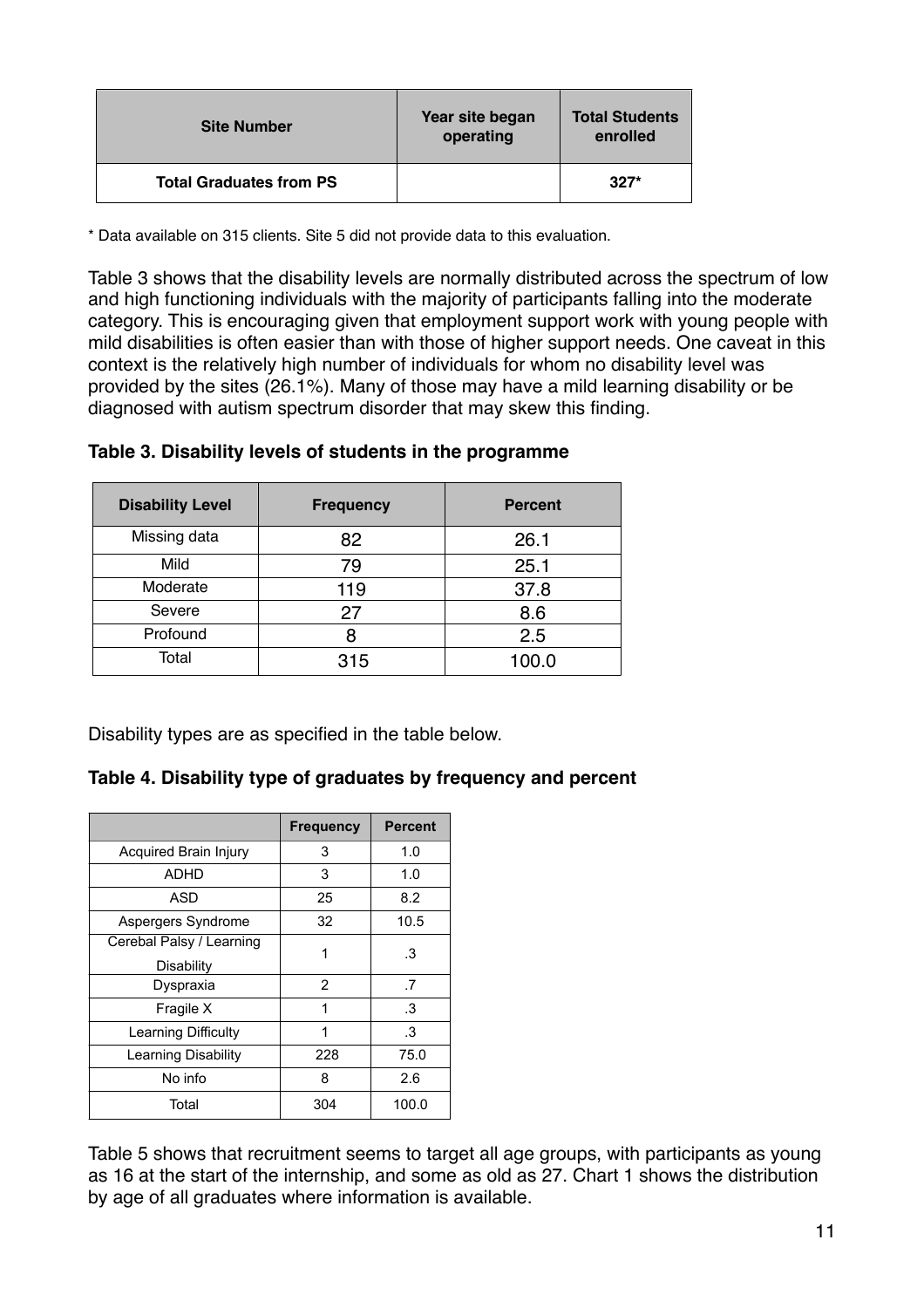

**Chart 1. Total number of graduates by age for all sites**

The mean age of participants was 20 (SD=2.5). This may reflect individual needs and different employment pathways. A cross tabulation did not highlight any significant correlations between age and levels of disabilities, but the numbers may simply be too small to draw any meaningful conclusions as to whether early recruitment is more likely for people with high adaptive functioning.

| Table 5. Age of students in the programme |
|-------------------------------------------|
|                                           |

| Age at start of PS | <b>Number of students</b> | Percentage |
|--------------------|---------------------------|------------|
| 16                 | 17                        | 5.4        |
| 17                 | 24                        | 7.6        |
| 18                 | 31                        | 9.8        |
| 19                 | 61                        | 19.3       |
| 20                 | 51                        | 16.1       |
| 21                 | 29                        | 9.2        |
| 22                 | 24                        | 7.6        |
| 23                 | 28                        | 8.9        |
| 24                 | 18                        | 5.7        |
| 25                 | 13                        | 4.1        |
| 26                 | $\overline{c}$            | $.6\,$     |
| 27                 | 1                         | $\cdot$ 3  |
| <b>Total</b>       | 299                       | 94.9       |
| Missing            | 16                        | 5.1        |
| <b>Total</b>       | 315                       | 100.0      |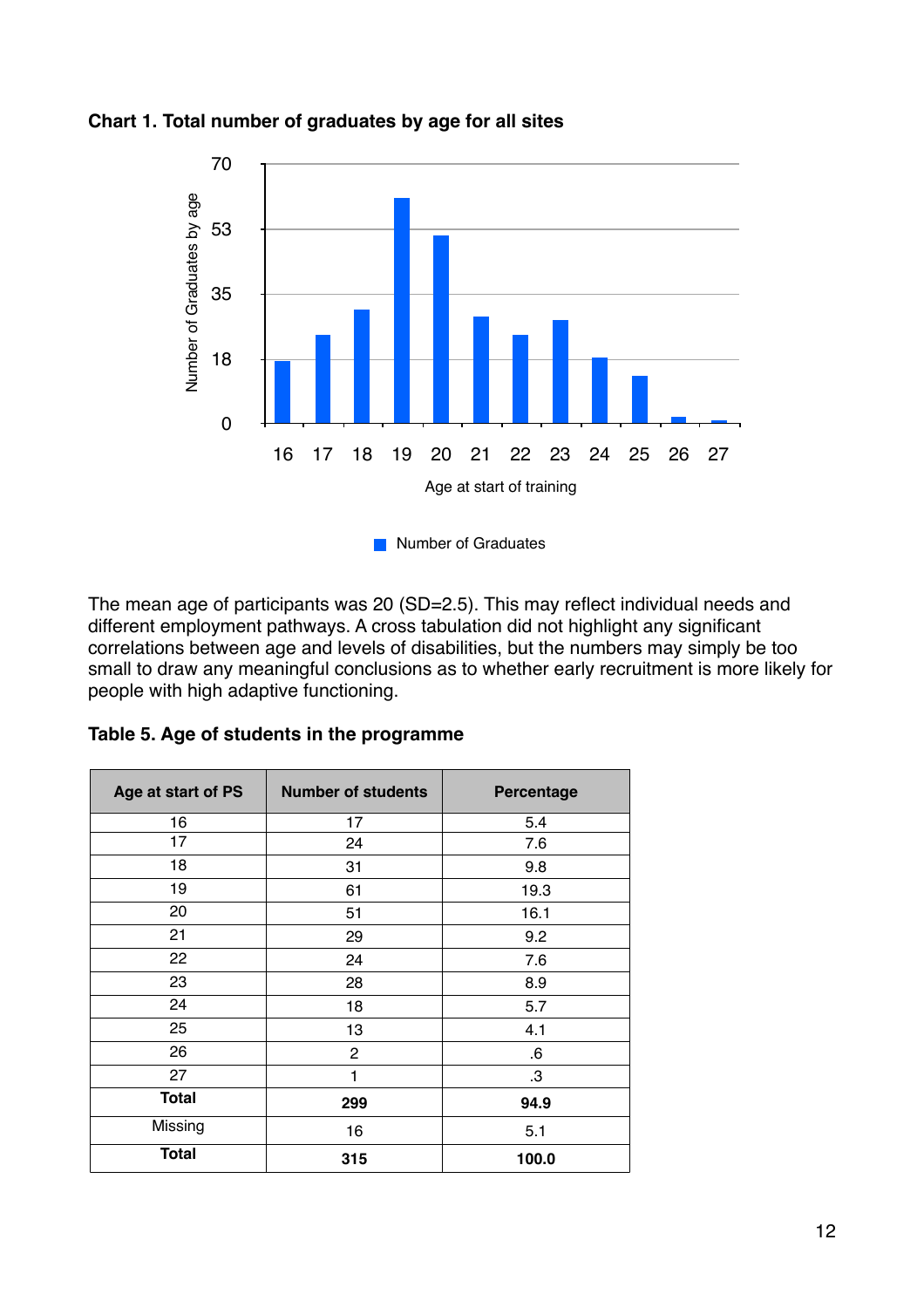#### *Employment outcomes*

Table 6 shows data from the current survey on the numbers graduating in the July of years 2009 to 2013, along with full and part-time jobs found. Data are retrospective and reported by PS sites. Total number of graduates had been adjusted to take account of any revised numbers due to first term exits based on the May census each year. Figures for 2013 should be treated as interim as they are close to July graduation in 2013, and are not comparable to the other years which reflect the position at census date in May following graduation. The rate of students entering paid employment on a part-time or full-time basis ranged between 45% and 60%.

For 2013, 33% of students had been found employment at graduation, a full 9 months before the census date of the official May 2014. As 2013 data is interim in nature, a mean percentage of employed was calculated for 2009-2012 (weighted by number of graduates in the year) and this was 50.0%. The ratio between full- time and part-time jobs (full-time defined as work for 16 hours per week or more) varied over the course of the project. With small numbers, data for 2009 showed 100% of jobs found to be full-time. As numbers of students rose the percentage employed full-time was 67% (2010), 87% (2011), 82% (2012). Interim figures for 2013 showed 68% of jobs found to be full time at the graduation point..

|                           | 2009  | 2010  | 2011  | 2012  | 2013* | <b>Total</b> |
|---------------------------|-------|-------|-------|-------|-------|--------------|
| Part time jobs            | 0     | 6     | 5     | 6     | 13    | 30           |
| Full time jobs            | 4     | 12    | 35    | 28    | 28    | 107          |
| Total number of graduates | 8     | 30    | 78    | 76    | 123   | 315          |
| Jobs as % of graduates    | 50.0% | 60.0% | 51.3% | 44.7% | 33.3% |              |
| Mean % employed           |       |       |       | 51.5% |       |              |

#### **Table 6: Graduating students and jobs obtained at May following July graduation in previous year**

\* July/August 2013 interim figures only, awaiting finalisation in May 2014.

Data on sites that began operation before 2013 provided part-time and full-time employment rates to date. This shows that employment rates ranged from 60% to 44.7% from their year of start up until 2012.

The current survey had no data on employment type. The Cincinnati Children's Hospital data set offers some insights into the location of placements post-graduation (Table 7). Sites only report whether or not any graduate who has employment obtains this within or without the host employer (the lead business), yet it may provide some indication about follow-up support. Young people who are not taken on by the host employer require additional assistance to find work, and good employment outcomes outside the host employer may indicate good post-graduation support for those who have not been successful yet.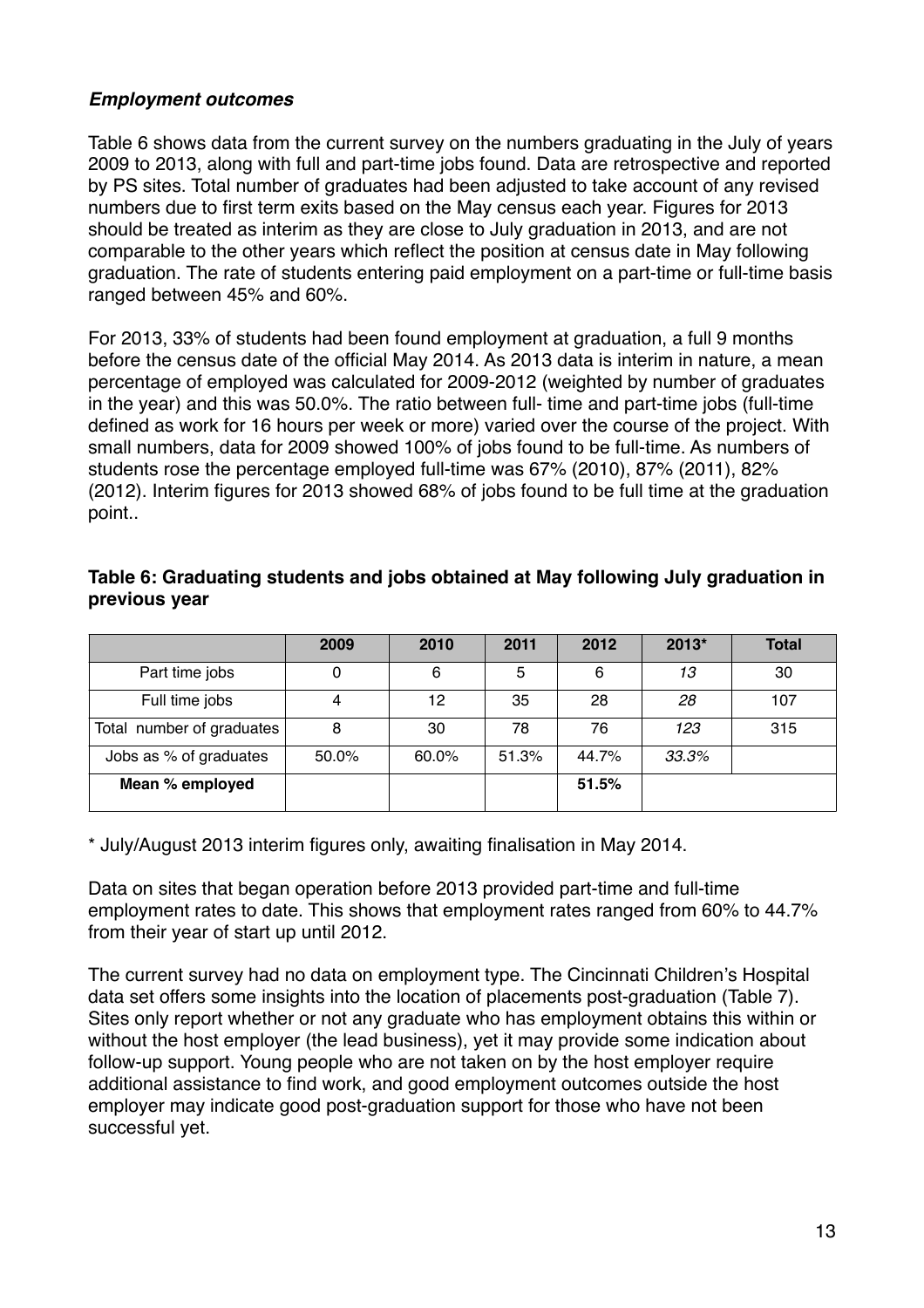#### **Table 7: Job title for students entering employment\***

|                     | <b>Number of</b> |            |
|---------------------|------------------|------------|
| <b>Job Category</b> | students         | Percentage |
| Administrative      |                  | 1.2        |
| <b>Food Service</b> | $\mathbf{2}$     | 2.6        |
| Government          | 4                | 5.1        |
| Healthcare          | 35               | 44.9       |
| Maintenance         | 3                | 3.8        |
| Manufacturing       | 2                | 2.6        |
| Other               | 5                | 6.4        |
| Retail              | 2                | 2.6        |
| Missing             | 24               | 30.8       |
| <b>Total</b>        | 78               | 100.0      |

\* 78 students identified as employed for this data

Data on individual job types were also recorded in the Cincinnati Children's Hospital data (Table 8). Where appropriate, some of the job descriptions were subsumed under similar categories.

#### **Table 8. Job title for students employed**

| <b>Student Job Title</b>                 | <b>Frequency</b> | <b>Percent</b> |
|------------------------------------------|------------------|----------------|
| Accommodation assistant                  | 1                | 1.3            |
| <b>Admin Assistant/ Clerical</b>         | 8                | 10.3           |
| <b>Assistant Technical Officer</b>       | 1                | 1.3            |
| Cleaner                                  | 6                | 7.7            |
| <b>Carer Assistant</b>                   | $\overline{c}$   | 2.6            |
| <b>Catering Assistant</b>                | 2                | 2.6            |
| Crew member                              | 1                | 1.3            |
| Data Input                               | 2                | 2.6            |
| <b>Domestic Assistant</b>                | 8                | 10.3           |
| <b>Finance Apprentice</b>                | 1                | 1.3            |
| Laboratory Assistant                     | 1                | 1.3            |
| <b>Patient Support Assistant</b>         | 4                | 5.1            |
| <b>Medical Records Library Assistant</b> | 1                | 1.3            |
| Porter                                   | 11               | 6              |
| Pharmacy assistant                       | 1                | 1.3            |
| Retail assistant                         | 2                | 2.6            |
| Sewing Machine Operative                 | 1                | 1.3            |
| <b>Trainee Receptionist</b>              | 1                | 1.3            |
| <b>Ward Clerk</b>                        | 1                | 1.3            |
| Missing                                  | 23               | 29.5           |
| <b>Total</b>                             | 78               | 100.0          |

The results clearly reflect the fact that the overwhelming majority of sites in the UK are hospital environments. Overall the quality of reporting is, however, too patchy to draw any firm conclusions about the job categories for those who have obtained jobs through PS. As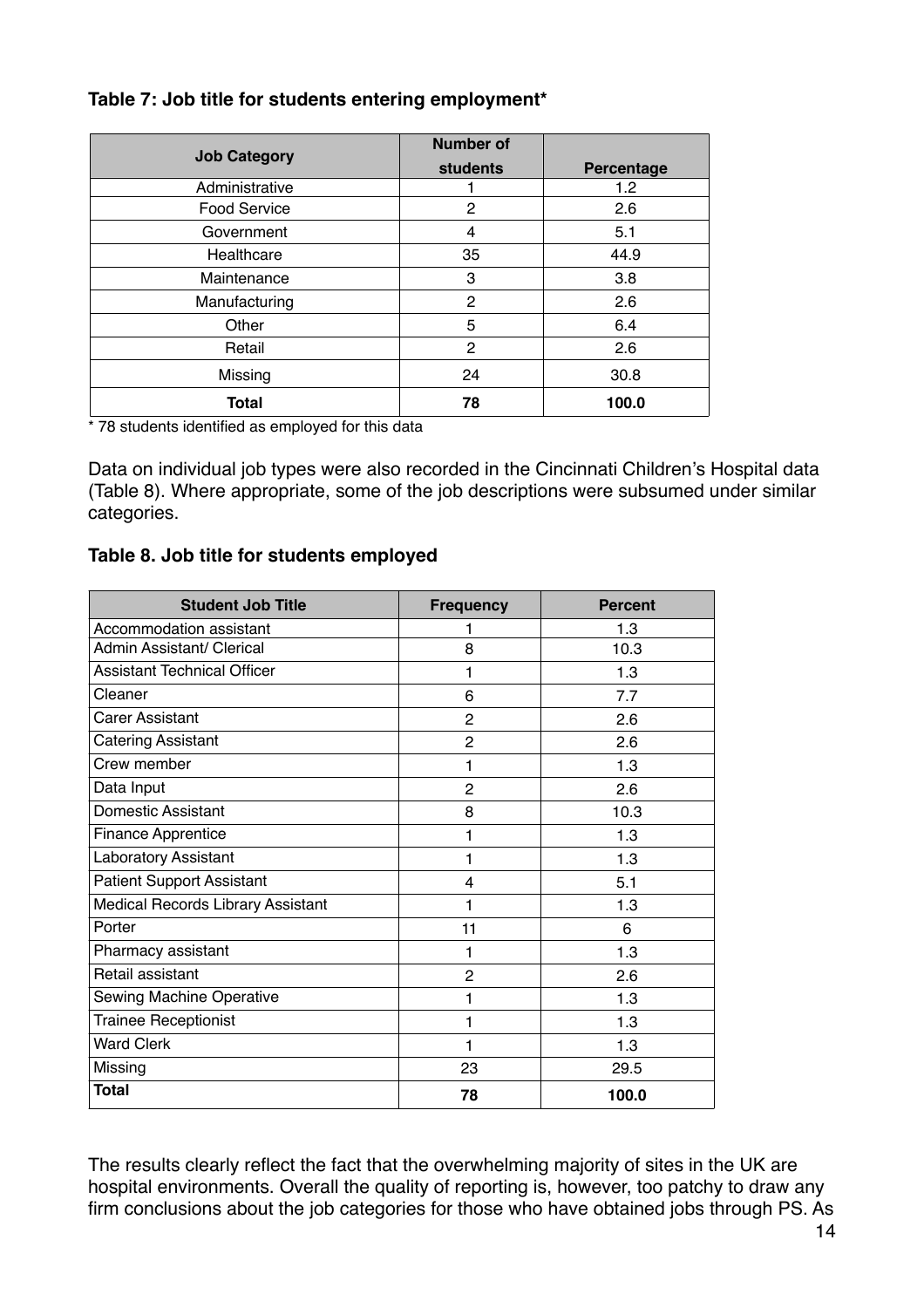the Cincinnati data set also contains some information on disability type, gender, and age, it may be possible to cross tabulate these characteristics by site. This could reveal some insights into recruitment patterns but the numbers in the data set are too small at present for most sites to yield much useful information. Once the annual reports have accumulated over time, this may be a helpful way of identifying recruitment patterns for each site.

Jobs outcome data was contained in the Cincinnati Annual Report Data for some individuals. The spreadsheet contained information for 40 of the 78 graduates recorded as gaining paid employment (51%) about their wage and hours worked per week for 55 of those in work (71%). From this Annual Report Data it appears that the average wage earned by graduates was £7.68 (range £5.85 to £11.50) and the average hours worked was 23.9 hours (range 6 to 38 hours).

In summary, aggregated outcomes for full and part time employment reveal some encouraging results. About 36% of all participants have found full time paid employment (defined as more than 16 hours per week). This amounts to 114 individuals out of 316 participants. Another 35 individuals have found part time paid employment (less than 16 hours per week), which amounts to about 11%. However, these global figures hide significant differences across the sites.

Chart 2 lists the relevant percentage of successful outcomes by site (defined as part time or full time employment) as contained in the data obtained directly from sites. These are aggregated figures for all cohorts. The chart indicates that part and full time employment outcomes are achieved to a different extent in the various sites. There appears to be a strong emphasis on obtaining full time employment in some sites, even to the exclusion of part time employment outcomes. This may have implications for developing employment opportunities or may simply reflect preferences of participants.

The chances of gaining employment also differed across the sites in the UK. One site achieved an 80% chance of employment for participants (site 4) and another four sites (6, 11,13,17) achieved employment outcomes that rated at or above the employment rates prescribed by the PS model (60%). If full time employment is taken as the benchmark, only two sites achieved rates above 60% (sites 13 and 17). As these data reflect census data that may contain individuals who have left the programme early, the results may underreport actual employment outcomes for graduates.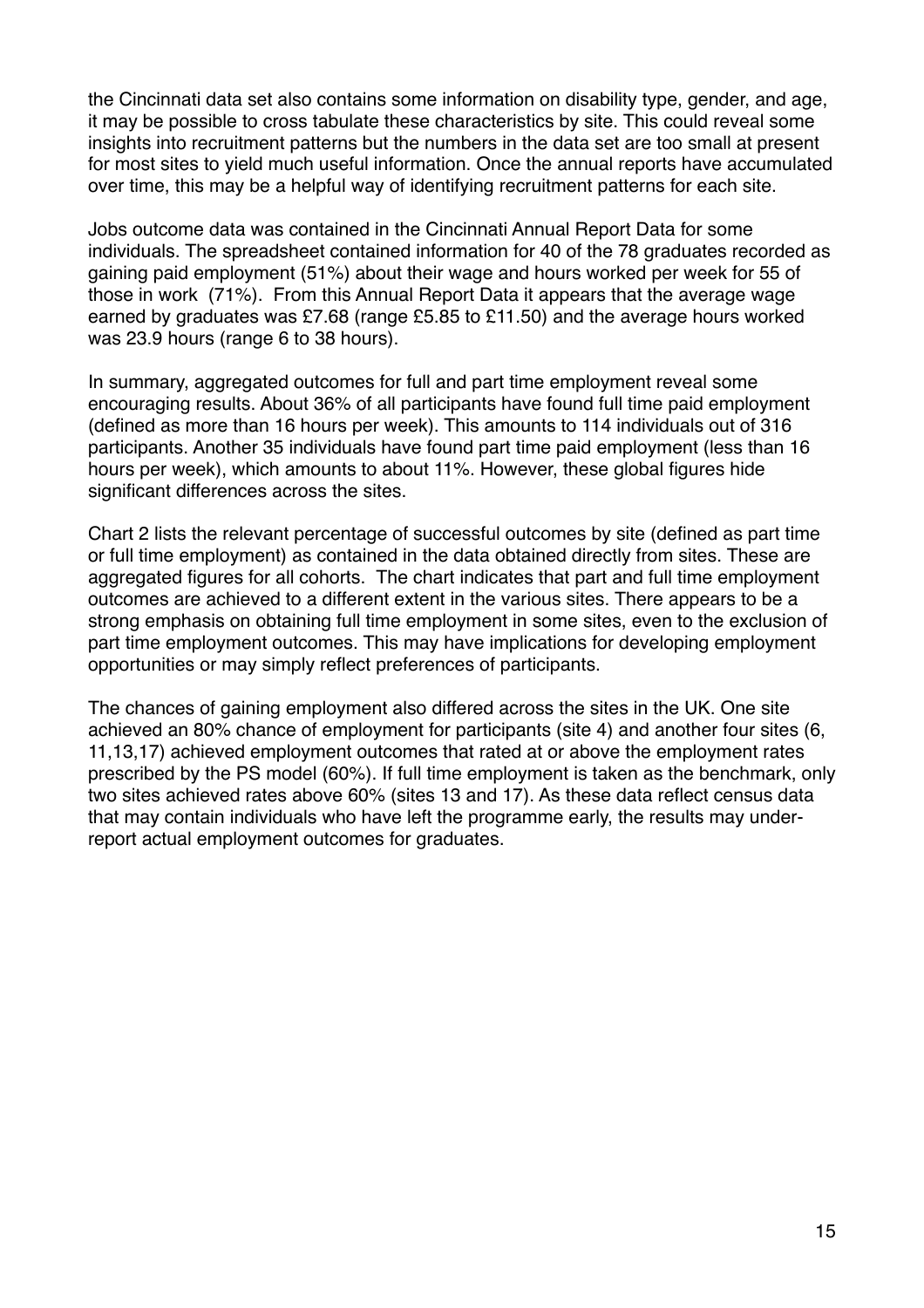



\* Note that sites 3, 5, 6, 8, 14, 15, 16, are July graduation and therefore interim results only.

The available data permit tests for distributional probability of variables. The evaluation investigated the strength of the distributional possibility between disability and full time employment, as well as age and gender and full time employment outcomes. Full time employment is taken as the dependent variable (DV), whilst the other variables are treated as independent variables (IV). In effect, this means that if a positive association between IV and DV is identified, a test would indicate that people who possess characteristics relating to IV may be more likely to be in full time employment.

Pearson chi-square is the preferred test for categorical unpaired data. Chi-square tests assess the likelihood that the distribution of one variable differs from an expected distribution by chance. As the test can be used with unpaired data (i.e. where variables denote events that are discrete) it was ideal to investigate the relationship between programme outcomes (employment) and personal characteristics of graduates. The results are shown below in Table 9a-c.

The degrees of freedom (df) determine the chi-square distribution probability. For a chisquare value of 90 and a degree of freedom of 15 (see Table 9a), the probability that employment outcomes occur by chance alone is very high (p>0.05). This means that any difference in distribution of employment outcomes appear in the data by chance. Pearson chi-square tests for age and gender equally showed no probability that the distribution of the employment variable (jobs obtained or not obtained) were influenced by any other factor than chance. For the sample in the evaluation data, employment outcomes were thus not likely to be influenced by either disability level, gender or age.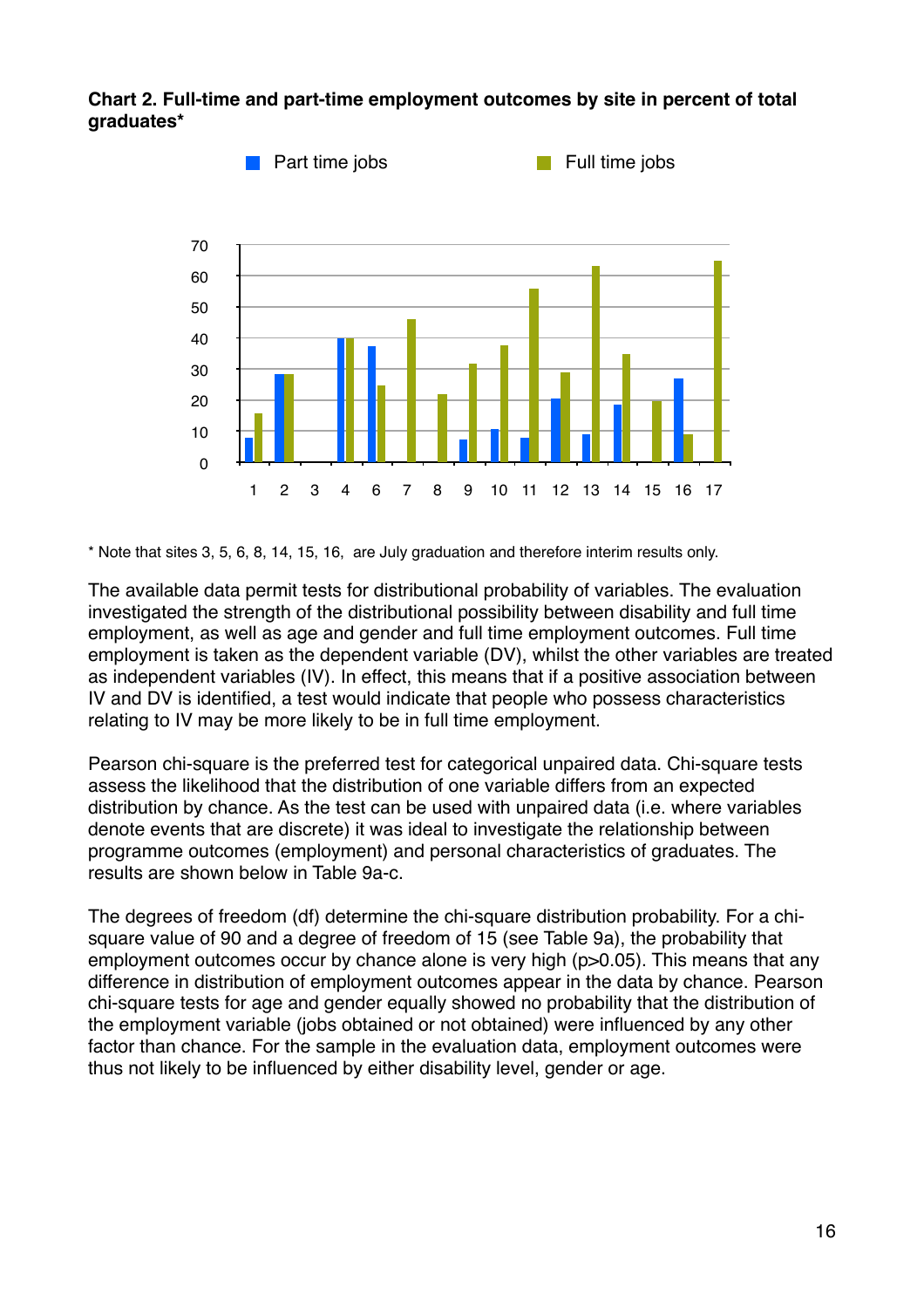#### **Table 9a. Association between level of disability and full time employment outcomes**

|                    | Value    | df | Asymp. Sig. (2- |
|--------------------|----------|----|-----------------|
|                    |          |    | sided)          |
| Pearson Chi-Square | 90.973   | 15 | .000            |
| Likelihood Ratio   | 1010.672 | 15 | .000            |
| N of Valid Cases   | 315      |    |                 |

#### **Table 9b. Association between level of age and full time employment outcomes**

|                    | <b>Value</b> | df | Asymp. Sig. (2- |
|--------------------|--------------|----|-----------------|
|                    |              |    | sided)          |
| Pearson Chi-Square | 29.731       |    | .000            |
| Likelihood Ratio   | 38.062       |    | .000            |
| N of Valid Cases   | 315          |    |                 |

#### **Table 9c. Association between gender and full time employment outcomes**

|                    | Value | df | Asymp. Sig. (2- |
|--------------------|-------|----|-----------------|
|                    |       |    | sided)          |
| Pearson Chi-Square | 0.960 |    | .811            |
| Likelihood Ratio   | 0.963 |    | .810            |
| N of Valid Cases   | 315   |    |                 |

### <span id="page-16-0"></span>**Programme Specialist Europe data**

The Programme Specialist Europe also collected data on employment outcomes since 2011. The currently available data captures the cohort of students who graduated in 2012 in an aggregated way for each site. The data set does not contain data on individuals. The point of data capture was May 2013 which allowed the Programme Specialist Europe to take into account variations in attrition at the beginning and throughout the academic year. Whilst there are some minor differences between these data and the data provided by the sites to this evaluation, there is overall agreement on larger trends for employment outcomes.

|  | Table 10: Employment outcomes as recorded by Programme Specialist Europe |  |  |  |  |
|--|--------------------------------------------------------------------------|--|--|--|--|
|--|--------------------------------------------------------------------------|--|--|--|--|

| <b>Site</b><br><b>Number</b> | <b>Number of</b><br>graduates<br>for 2011<br>cohort | <b>Employmen</b><br>t obtained<br>in number<br>Οf<br>graduates | <b>Employmen</b><br>t outcome<br>for cohort<br>in percent | <b>Number of</b><br>graduates<br>for 2012<br>cohort | <b>Employmen</b><br>t obtained<br>in number<br>O1<br>graduates | <b>Employmen</b><br>t outcome<br>for cohort<br>in percent |
|------------------------------|-----------------------------------------------------|----------------------------------------------------------------|-----------------------------------------------------------|-----------------------------------------------------|----------------------------------------------------------------|-----------------------------------------------------------|
|                              | 5                                                   | 4                                                              | 80.0                                                      |                                                     | 5                                                              | 71.4                                                      |
| 2                            | 10                                                  | 4                                                              | 40.0                                                      |                                                     | 3                                                              | 42.9                                                      |
| 4                            |                                                     |                                                                |                                                           | 3                                                   | 2                                                              | 66.6                                                      |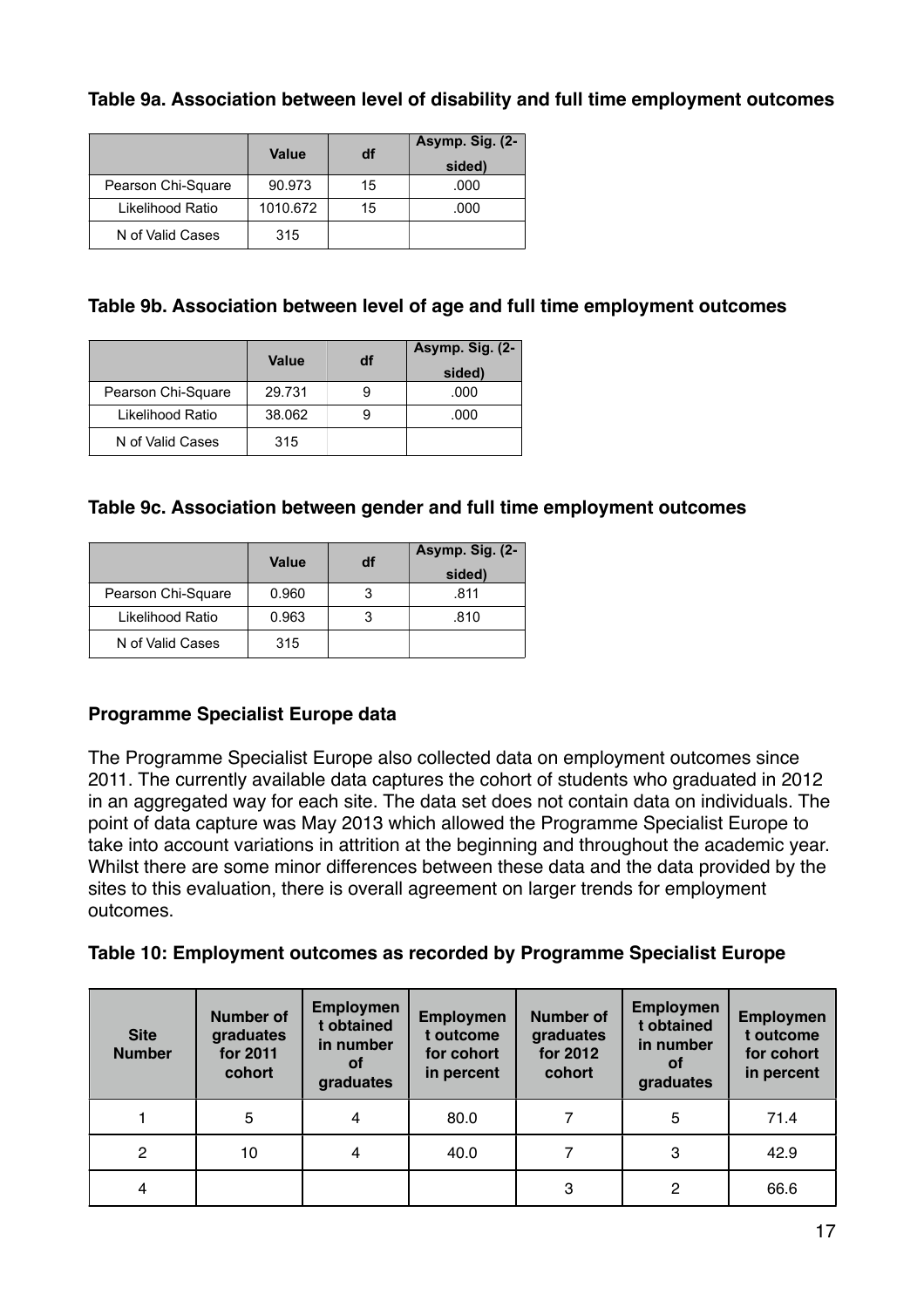| <b>Site</b><br><b>Number</b> | <b>Number of</b><br>graduates<br>for 2011<br>cohort | <b>Employmen</b><br>t obtained<br>in number<br><b>of</b><br>graduates | <b>Employmen</b><br>t outcome<br>for cohort<br>in percent | <b>Number of</b><br>graduates<br>for 2012<br>cohort | <b>Employmen</b><br>t obtained<br>in number<br><b>of</b><br>graduates | <b>Employmen</b><br>t outcome<br>for cohort<br>in percent |
|------------------------------|-----------------------------------------------------|-----------------------------------------------------------------------|-----------------------------------------------------------|-----------------------------------------------------|-----------------------------------------------------------------------|-----------------------------------------------------------|
| $\overline{7}$               | 8                                                   | 6                                                                     | 75.0                                                      | 10                                                  | 5                                                                     | 50.0                                                      |
| 9                            | 12 <sub>2</sub>                                     | $\overline{2}$                                                        | 16.6                                                      | 10                                                  | 5                                                                     | 50.0                                                      |
| 10                           | 10                                                  | $6\phantom{1}6$                                                       | 60.0                                                      | $\boldsymbol{9}$                                    | 3                                                                     | 33.3                                                      |
| 11                           | 8                                                   | $\overline{7}$                                                        | 87.5                                                      | $\boldsymbol{9}$                                    | $6\phantom{1}$                                                        | 66.6                                                      |
| 12                           | 8                                                   | 5                                                                     | 62.5                                                      | 8                                                   | 6                                                                     | 75.0                                                      |
| 14                           | 8                                                   | 4                                                                     | 50.0                                                      | $6\phantom{1}$                                      | 4                                                                     | 66.6                                                      |
| 17                           | 8                                                   | 8                                                                     | 100.0                                                     | 7                                                   | 5                                                                     | 71.4                                                      |
| <b>Total</b>                 | 77                                                  | 46                                                                    | 59.7                                                      | 76                                                  | 44                                                                    | 57.9                                                      |

#### <span id="page-17-0"></span>**Family interviews**

The evaluation plan provided for a second phase to verify the employment outcomes for graduates in each site. The verification strategy was to select four graduates in each site who had achieved part or full time employment. Site leads were then contacted to obtain consent from all selected families for brief phone interviews. Interviews were only conducted over the telephone, lasted about 15 minutes and families were informed that respondents would only be carers or parents.

Young people with learning disabilities were not interviewed at any stage. Where consent was granted, contact details were obtained from site leads for each family and interviews were conducted in August and September. The target number of respondents was 3 interviews per site, which would have given the evaluation a data set containing 45 interviews. However, some families declined to be interviewed, or contact could not be made through the site leads so that alternative respondents were selected in a second round. Overall, 26 interviews were conducted. The table below indicates the number of interviews conducted per site.

|  | Table 11. Number of Family interviews by site |  |  |  |  |  |
|--|-----------------------------------------------|--|--|--|--|--|
|--|-----------------------------------------------|--|--|--|--|--|

| <b>Site number</b> | <b>Number of interviews</b> |
|--------------------|-----------------------------|
|                    | 2                           |
| 2                  |                             |
|                    | З                           |
| 6                  | 2                           |
|                    |                             |
| я                  |                             |
|                    | 2                           |
| 10                 | 2                           |
| 4                  |                             |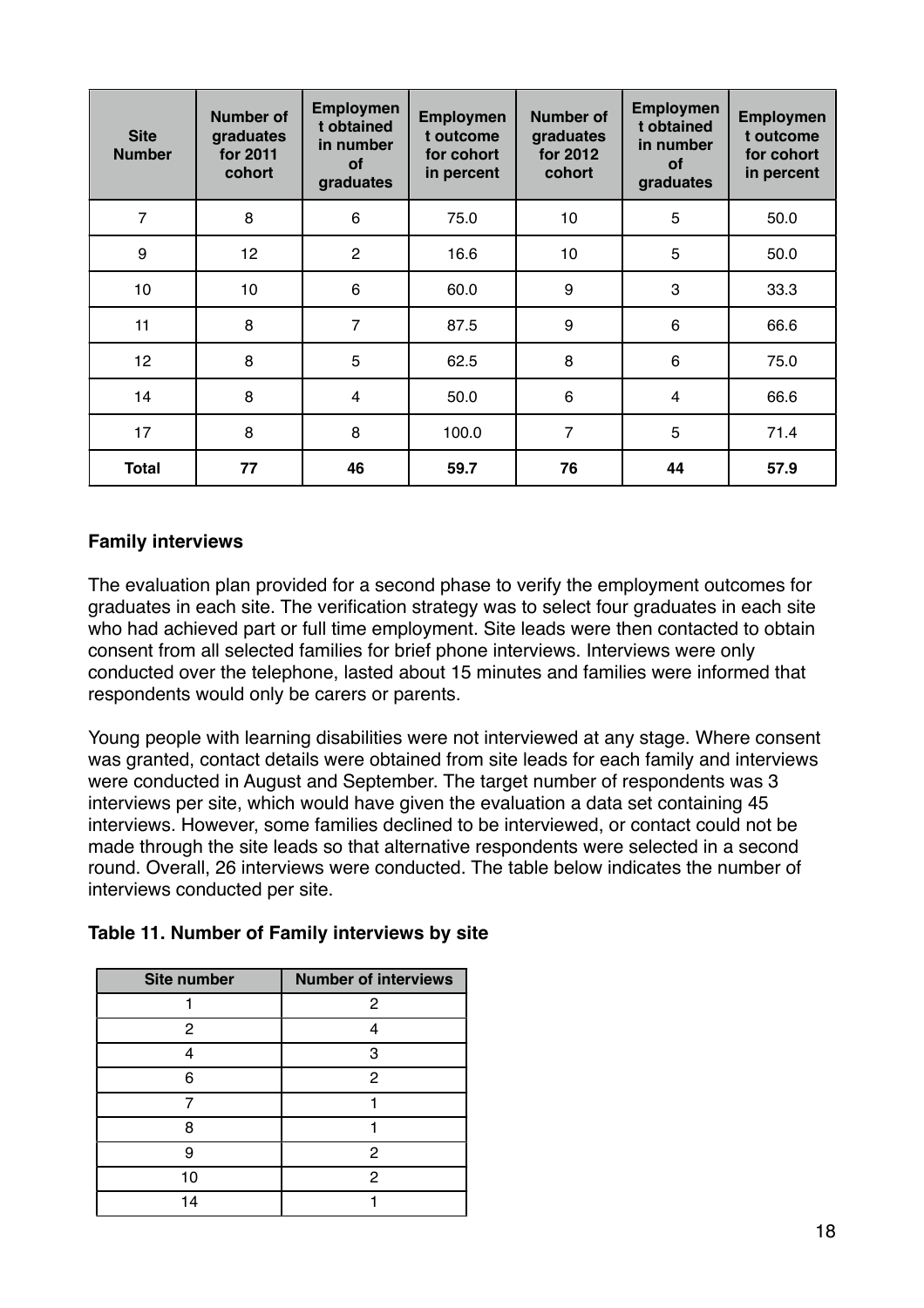| <b>Site number</b> | <b>Number of interviews</b> |
|--------------------|-----------------------------|
| 15                 |                             |
| 16                 |                             |
| 16                 | ヮ                           |
|                    |                             |
| <b>Total</b>       | ንፍ                          |

During the interview respondents were asked to detail the types of work the graduate had done during the internship, whether they were in employment currently, and if so, what type of job they had. If their son or daughter was employed, respondents were also asked how many hours they worked and what their hourly wage was. They were also asked whether they thought that the internship had increased the confidence, self-esteem and the skills of their young people.

The results show that, with three exceptions, all young people who were reported by sites to have obtained employment were still in their jobs. Three young people had graduated from the programme but were not taken on by the host employer. All three were still actively looking for work. Most respondents either refused to reveal the hourly wage of their son or daughter or did not remember. In those cases it was asked whether they were at least receiving the minimum wage and all respondents confirmed this. With respect to the effects of the internships on graduates in terms of confidence, skills and self-esteem, respondents were almost unanimously positive about the impact it had on their young people. The aggregated results for those questions measuring the impact of programme participation on personal characteristics are given in Chart 3 below.



**Number of positive responses by question**

**Chart 3. Interview responses to questions on outcomes for young people**

Number of positive responses

Question 15# # Do you think s/he is more employable now compared to before the internship? Question 16a Did s/he gain through the internship in independence?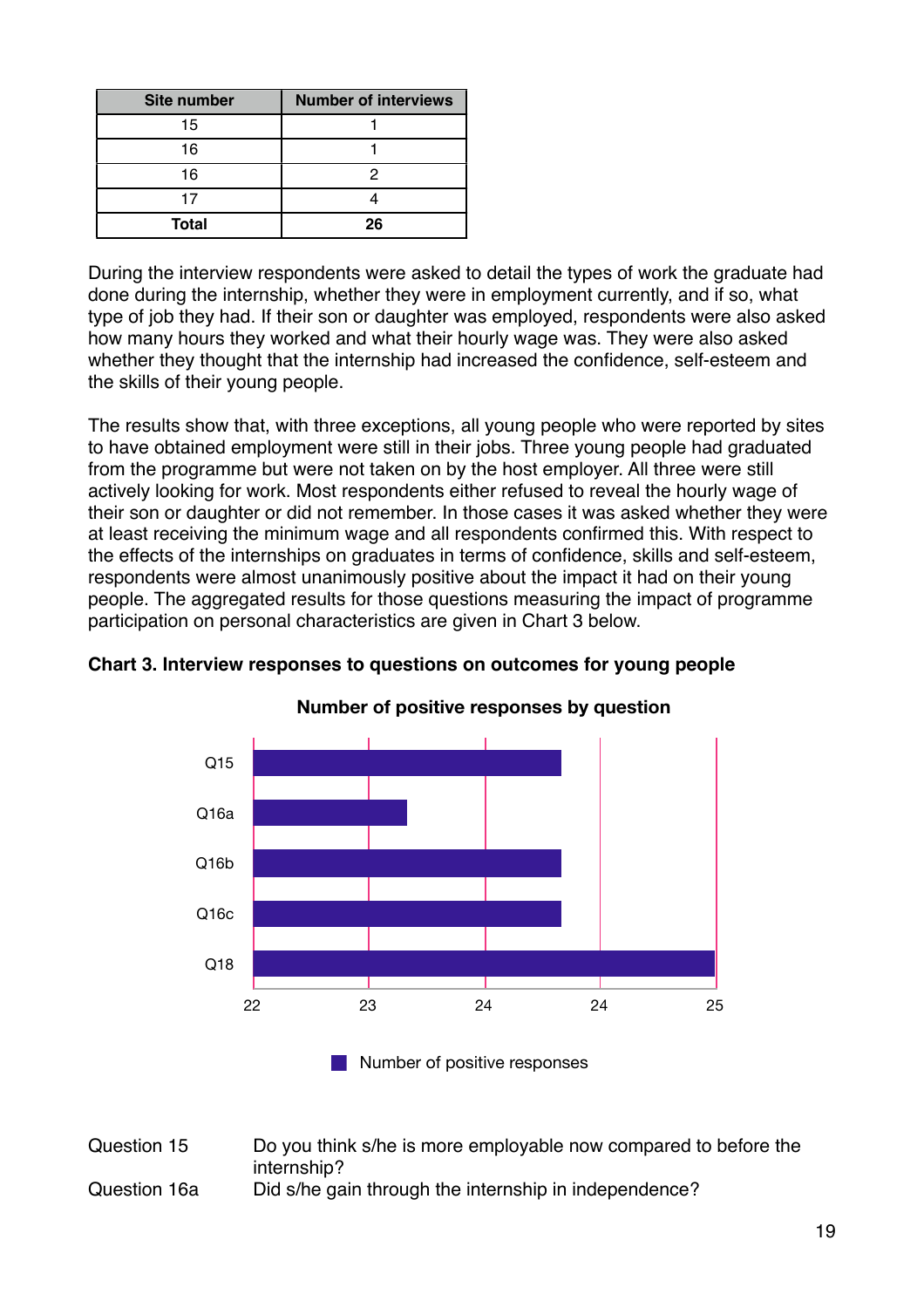| Question 16b | Did s/he gain through the internship in confidence?  |
|--------------|------------------------------------------------------|
| Question 16c | Did s/he gain through the internship in self-esteem? |
| Question 18  | Has s/he gained in skills through the internship?    |

Respondents were also asked about the type and place of work if their young person was currently employed. The table below provides the relevant data in aggregated form.

| <b>Type of work</b>    | Number of young people |
|------------------------|------------------------|
| Porter                 | 3                      |
| Data input             | $\mathbf{2}$           |
| Catering assistant     | 5                      |
| Domestic help/cleaning | 3                      |
| Clerical assistant     | 2                      |
| Library assistant      | 2                      |
| Laboratory assistant   | 1                      |
| Caretaker              | 1                      |
| Manufacturing          | 1                      |
| Total                  | 21                     |

**Table 12: Types of work obtained as verified through interviews**

Finally, respondents provided some information on the wage their son or daughter received if currently employed and the hours they worked per week. As mentioned previously, the information could not be cross checked with the Cincinnati annual report data. Seventeen respondents (n=17) said that their young person earned the minimum wage, one respondent thought their young person earned £7.45 per hour or more than the minimum wage, and one respondent each indicated that their son or daughter earned an annual wage commensurate with grade 2 and grade 3 respectively, whilst one respondent said that his or her wage was approximately £15,000 per annum.

The national minimum wage rate stands currently (November 2013) at £6.31 per hour for people above 21 years of age, and £5.03 for people between 18 and 20 years of age. No young person in our sample was younger than 18. Grade 2 wage in the UK is set between £13,552 and 15,353 per annum (£7.17 to £8.12 per hour) and a grade 3 wage amounts to between £15,001 and £17,677 per annum (£7.94 to £9.35 per hour) (as of November 2013). These figures relate to pay scales used in the public sector in the UK and are subject to industry specific variation outside the public sector. However, most of the host employers of graduates from Project SEARCH UK are in the public sector.

The average number of hours worked per week in our sample was 23.5. Seventeen young people in our sample worked full time (16 hours per week or more), five young people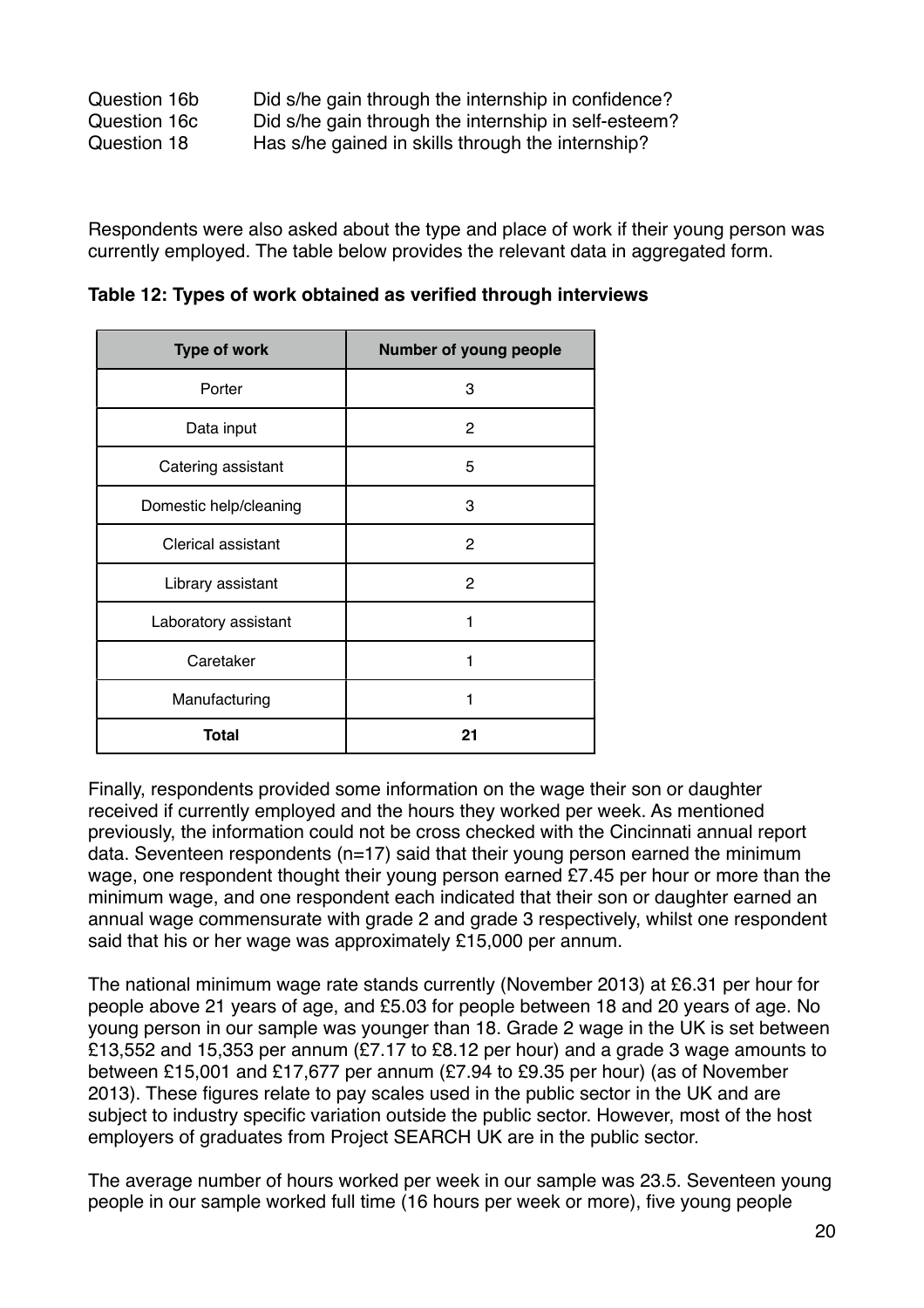worked part time (less than 16 hours per week) and three young people were not in work. These figures are not representative of the employment outcomes for all Project SEARCH UK cohorts in all sites since a purposive sample was used for family interviews.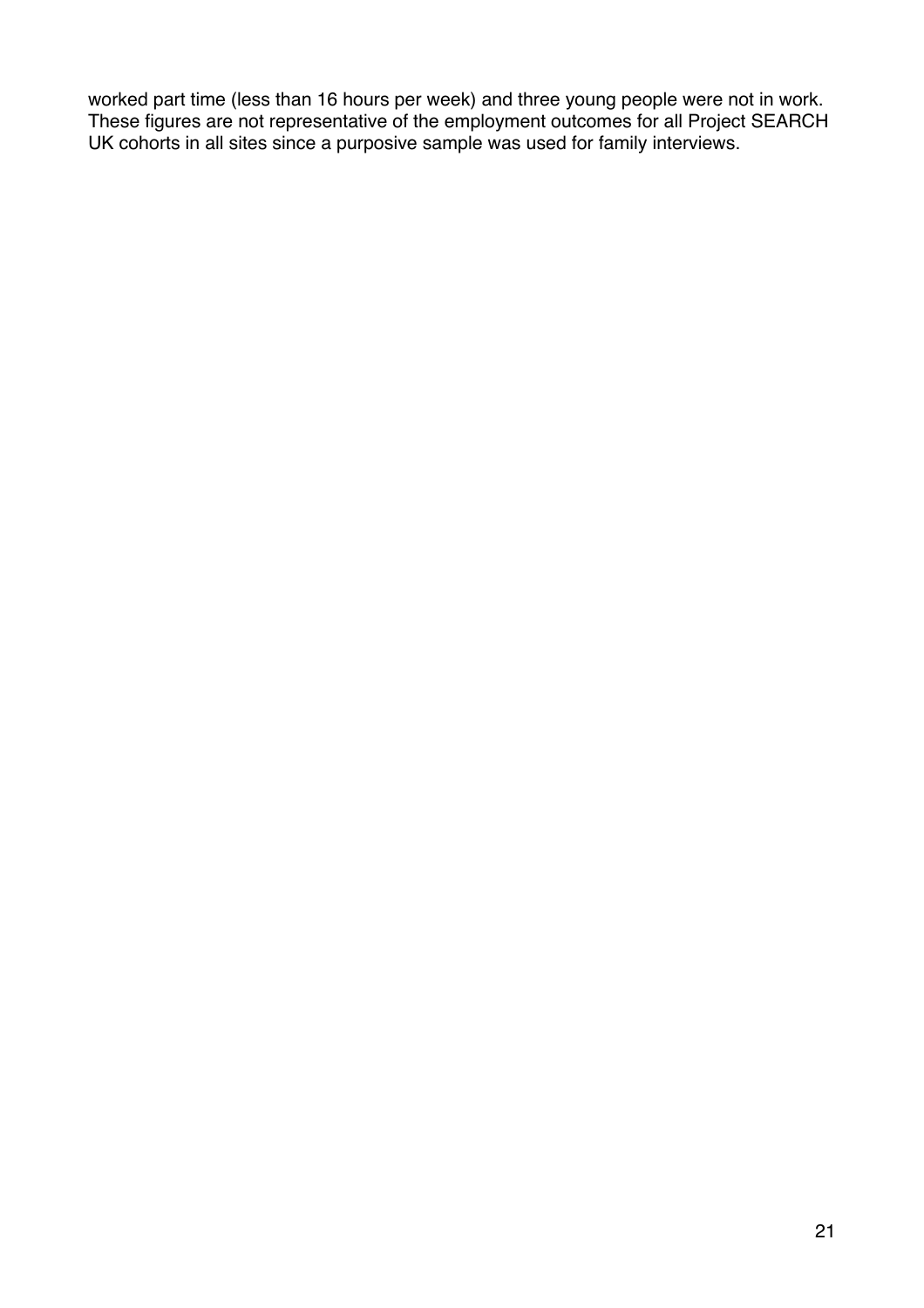### <span id="page-21-0"></span>**Discussion**

The following section of the report will focus on the reporting practice for the UK sites and some of the implications for any future evaluations, recruitment of participants as reflected in the descriptive analysis of participant characteristics, and the issue of employment outcomes.

Two data sets contained useful information on individual participants and could give an insight into recruitment practices and employment outcomes. The Annual Report data set from Cincinnati however seemed to contain only previous cohorts and the reporting deadlines may have led to underreporting of some outcomes as some participants may gain employment later than anticipated. The resulting gaps in the Annual Report data could not be filled through analysis of the data obtained directly from the sites because individual entries did not use personal identifiers consistently across the data sets. However, rectifying this would require only simple changes to the data sets and this would allow any future evaluation to link them. There are several ways to operate on shared identifiers that would safeguard the identity of participants and maintain confidentiality in any future analysis.

Another problematic aspect with implications for the quality of data relates to reporting deadlines. At the moment, it is not clear whether data is regularly updated to capture follow up activity and subsequent employment outcomes for participants. More frequent and regular reporting after graduation may capture employment outcomes more consistently for those who gain employment 6 or 12 months after graduation. It would also allow site leads to frequently review whether graduates sustain their employment in the long term. This would accord with the model as prescribed by the programme developers who advocate follow up support.

The data received directly from the sites was of better quality, if only because all site leads who reported made considerable efforts to include the most recent cohort (2013). Almost all site leads also provided additional information about specific circumstances of participants (where relevant to employment outcomes) which could be converted into numeric data for the analysis. This demonstrates that all sites routinely collect a reasonable amount of data on all participants and that requesting data directly from the sites is probably the most useful approach for future evaluations.

Data received from the sites also contained updates (at time of reporting) which indicates that a significant amount of follow up work is on going in the sites. It may be worthwhile to explore the feasibility of collecting comprehensive outcome data for all UK sites in the UK directly if reporting practice to Cincinnati cannot be improved. It would also assist in mutual learning of good practice if these data could be collected in the UK and presented regularly to all site leads at feedback meetings. There are some notable variations in outcomes between sites which indicates that there is some potential for shared learning to bring all practices up to those of the most successful sites.

Characteristics of participants reveal some significant differences across sites in recruitment practices. Without detailed analysis of actual practices and recruiting preferences on the ground however it is difficult to say whether these are of structural nature or emerged by chance. The age of participants seems to indicate that the large majority of participants enter the programme at the two points of (potential) transition, at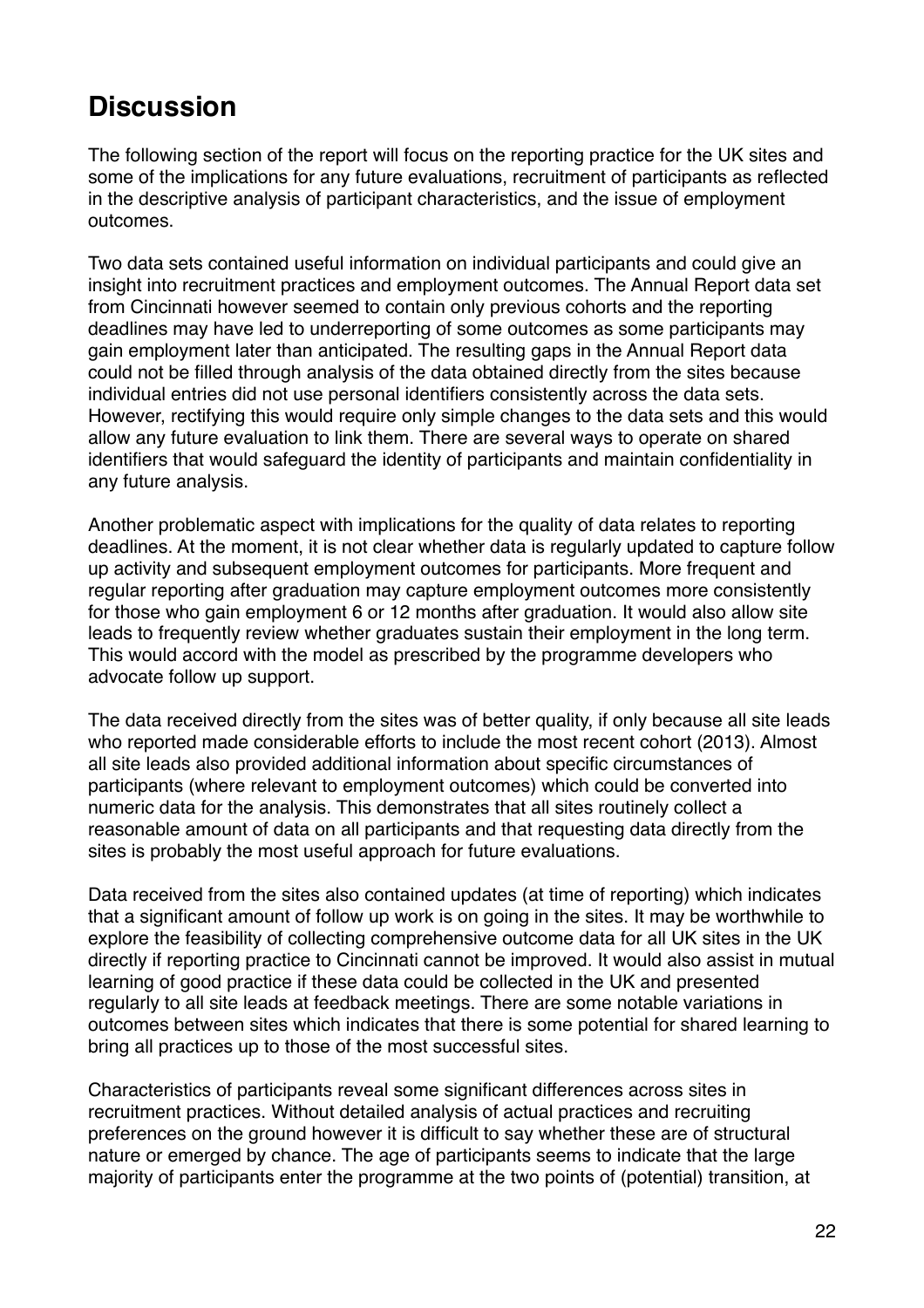age 16 and age 21 or 22. This is consistent with the prevalent educational and vocational pathways in the UK for the learning disability population.

There is a prevalence of males in the programme but, again, without detailed analysis of recruitment practices on the ground, it is difficult to draw any conclusions as to the reasons for this apart from the higher probability of recruiting males due to their higher prevalence rates in the learning disability population. There appears to be no imbalance in the numbers obtaining jobs by gender.

There is also some concern about the type and level of disability. The model prescribes the recruitment of ʻat least 75% of each class' in the category of ʻyoung adults with learning disabilities and autism spectrum conditions'. The data indicate that, whilst the aggregated figures for all sites show that the programme as a whole meets this requirement, there is a large number of participants (26.1%) for whom no disability is reported. This may simply be because some young people with autism spectrum disorder may not have received a statement or formal diagnosis, but it is difficult to say on the basis of the data provided if this is the main cause. Improved reporting can make a significant difference in assessing the model fidelity of the implementation in this respect.

The data on employment outcomes are the last aspect that requires some discussion in the context of the evaluation. Overall, the numbers of young people obtaining employment may fall short of the target figure of 60% (as stated in the model fidelity) but if part and full time employment outcomes are combined, the numbers are coming close and certainly represent good achievements compared to other supported employment programmes. The relevant cumulative figure across all sites and cohorts stands at 51.5 percent, with some variation across years ranging from 45% to 60%. There are variations between the sites in terms of part time and full time employment outcomes, as well as in the overall success of particular sites.

This may reveal some excellent opportunities for shared learning events, which may usefully focus on the role of part time employment as a potential step towards full time employment and the views of site staff on this. The model prescribes full time employment for all who obtain jobs, but some sites clearly focus more on obtaining part time jobs. It would also be useful to analyse in more detail which other factors may contribute to successful outcomes such as age, level of disability or type of work placements during the internship.

The types of jobs obtained appear to indicate that site staff utilise a good range of opportunities in the host employer organisation. This is corroborated by the family interviews where respondents consistently identified at least three work placements that were taken up during the internship as prescribed by the model. This clearly resonates with the need of young people with learning disabilities to develop preferences and skills through direct experience of work environments and work practices.

It may also be a critical factor contributing to the very high satisfaction expressed by the families with the programme during the interviews. The interview responses reveal a high amount of confidence by the families that the programme consistently increased the selfesteem and skills of participants. These data however cannot be treated as representative for all cohorts since only a purposive sample of families was interviewed. The criteria for selection were that the young people had achieved employment which may have positively influenced their views of the effectiveness of the programme.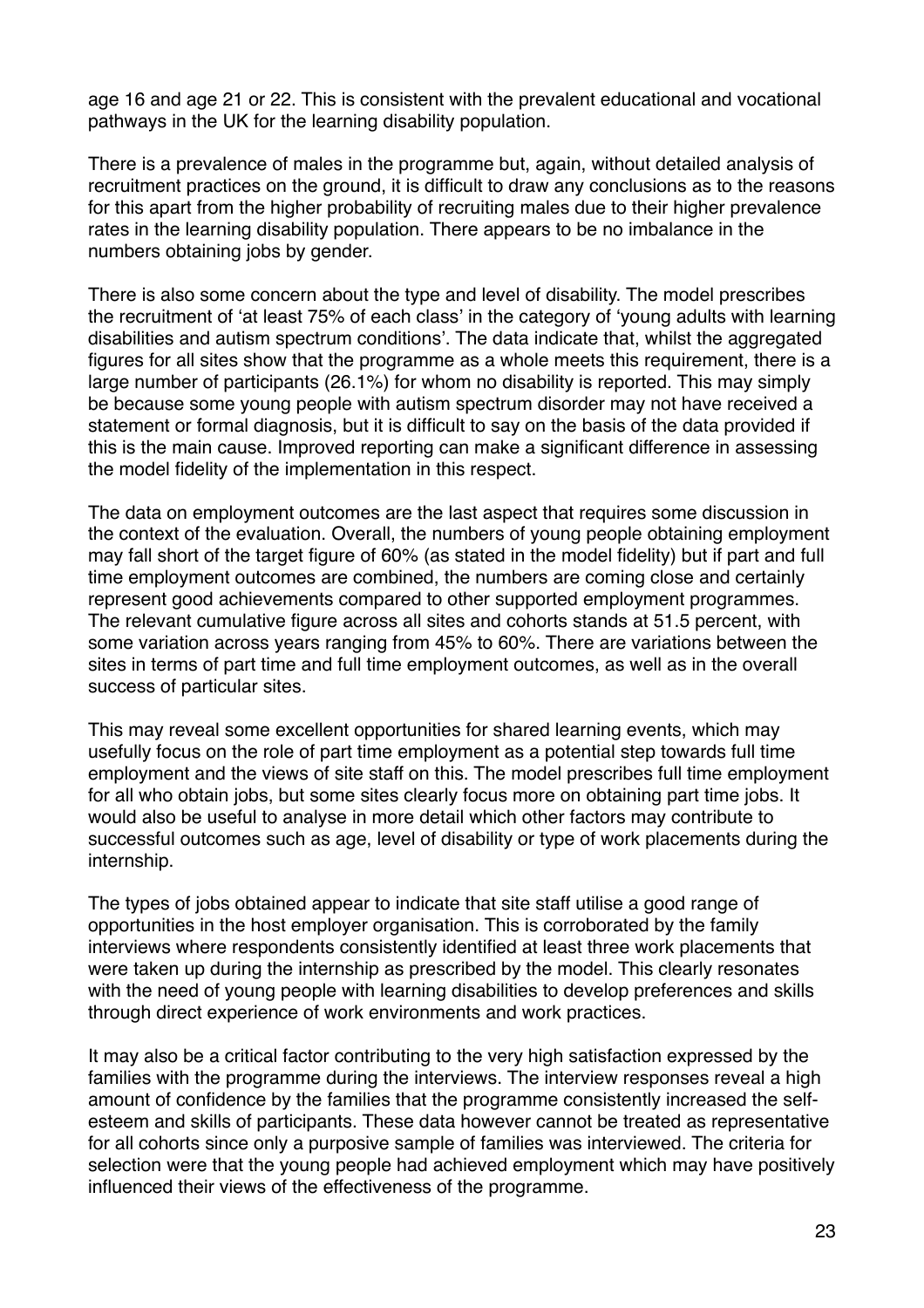### <span id="page-23-0"></span>**Conclusion**

Although data collection practices varied across the various data sources, the available data reveal some good employment outcomes for participants, well above the national level of employment of people with learning disabililties.

About 36% of all participants have found full time paid employment (defined as more than 16 hours per week). This amounts to 114 individuals out of 316 participants. Another 35 individuals have found part time paid employment (less than 16 hours per week), which amounts to about 11%. Although, these global figures hide significant differences across the sites, the overall results are encouraging with an average employment rate of 51.5% across all cohorts, with a range from 45% to 60% for individual sites for 2009 to 2012. Data reported by the Programme Specialist Europe, at a different May census date, shows an average employment rate of 59.7% in 2011 and 57.9% in 2012, with a wider range of rates for sites than the current study.

Some sites may not reach the Project SEARCH target of 60% employment for participants because they are in an early stage of implementation or it may mean that the sites are not adhering sufficiently closely to the Project SEARCH model. Critical to its success may be an improved shared learning process for all sites that is grounded in detailed outcome and good practice analysis.

As the programme expands swiftly, it appears important that existing sites gradually move to better model fidelity. Although assessing model fidelity was not part of this evaluation, varying working practices seemed to indicate some differences in the sites which may make it difficult to attribute outcomes to intrinsic programme factors . Achieving good employment rates for the learning disability population is clearly set within a highly complex context where multiple factors may contribute to successful outcomes. Greater model fidelity may make identification of contributory factors easier.

In the UK, the programme has been developed within the context of transition for young people with learning disabilities, and ultimately, a comprehensive assessment of its success should take into account recruitment practices, the transition pathways involved and the links that Project SEARCH has with the statutory transition process. Future evaluations may benefit from comparative methodologies, contrasting PS UK with other supported employment programmes for young people of similar age and characteristics in the UK.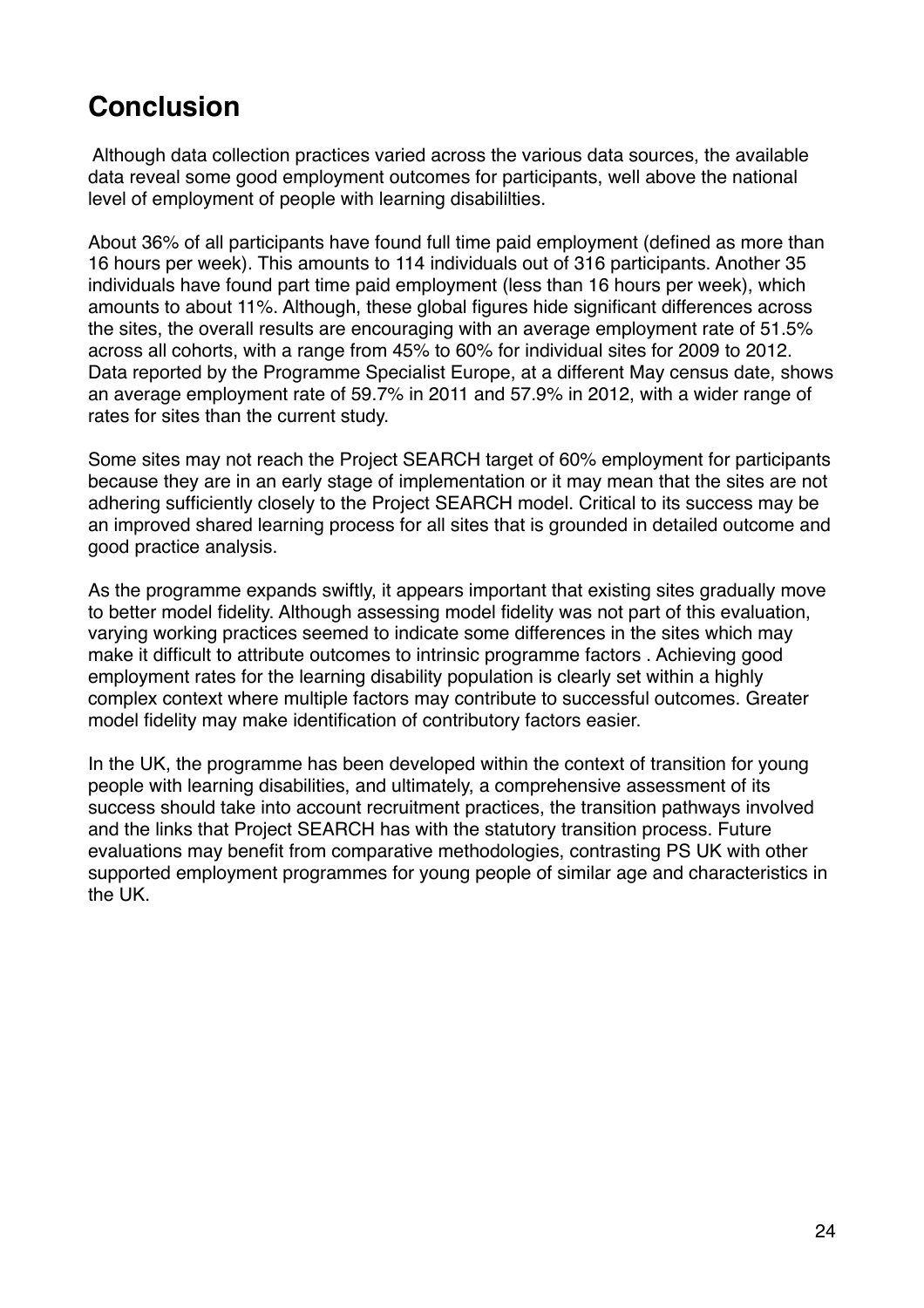## <span id="page-24-0"></span>**Appendix**

#### <span id="page-24-1"></span>**Project SEARCH model fidelity components**

| <b>Core Model Fidelity Components</b>                              |
|--------------------------------------------------------------------|
| The outcome of the programme is integrated employment for          |
| each participant.                                                  |
| 60% to 100 % of each graduating class has achieved competitive     |
| employment.                                                        |
| 1.2 Employment occurs in integrated work settings.                 |
| 1.3 Employees are directly employed by a business and earn the     |
| prevailing wage for a given job.                                   |
| 1.4 Employees work a minimum of 16 hours per week with the goal of |

full time employment. 1.5 Employees generally work the same schedule and hours as co-

workers in similar posts.

1.6 Internships and paid jobs involve complex and systematic work.

 $|1.7$  Interns may leave the programme early if they are offered an appropriate job.

2. Collaboration: Project SEARCH is a partnership with support and resources from Education, the Local Authority, a Supported Employment Provider, the host business, and family members.

2.1 Roles and responsibilities of steering committee members are clearly defined and agreed upon by the team.

2.2 Partners meet on a regular basis to drive and monitor progress. Meetings should be at least monthly during the planning phase and the first year of programme implementation. Partners should meet at least quarterly after the second year.

2.3 The steering committee has a strategic plan for continuous improvement. Goals and dates are specified.

3. The programme is business led.

3.1 The business participates in the programme without subsidy.

3.2 There is a strong business liaison involved in crucial decisions such as intern selection, internship site development, active internal marketing of the programme throughout the business, assistance with and promotion of internal recruitment of qualified candidates.

3.3 The programme is based in a large, high quality business with a  $\mu$ minimum of 200 employees, offering a variety of internships.

3.4 The business provides an on-site training room for the interns and workspace for the instructor and job coach(es).

4. The partners provide a full-time instructor and dedicated, consistent job coaches at the host business during the academic year and as needed by graduates and the host business during holidays.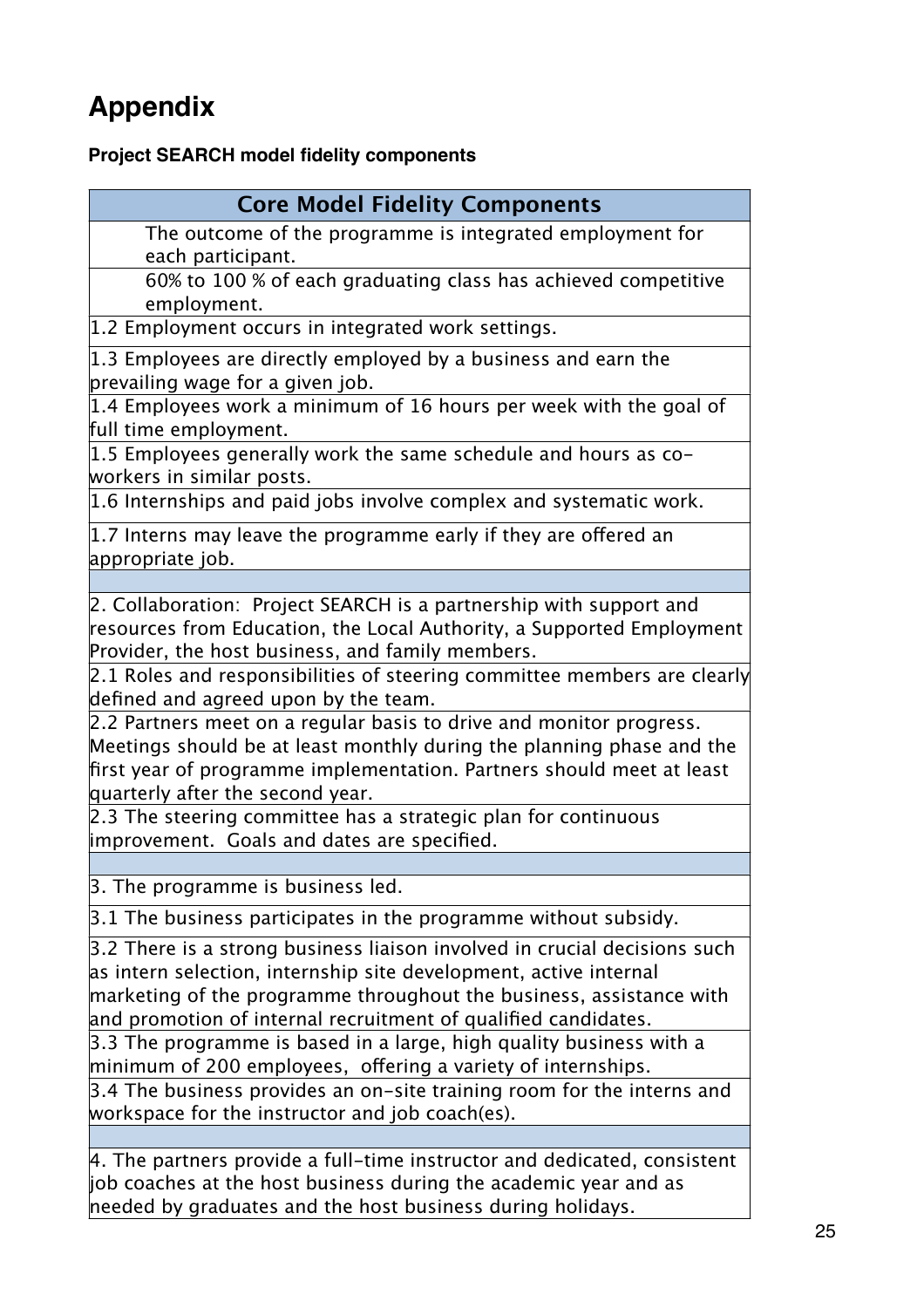$4.1$  The on-site programme team and key representatives of each partner organisation have received orientation and training on Project SEARCH.

4.2 The programme uses material from the Project SEARCH Resource Guide.

4.3 The instructor and job coaches have received training and actively use their skills and experience in job coaching, systematic instruction, job analysis and task analysis.

5. The programme focus is on serving young adults with learning disabilities and autistic spectrum conditions who can benefit from intensive, personalised support in preparing for and finding work. At least 75% of each class falls in this category.

6. Pooled funding is in place among the non-business partners.

6.1 Funding is a reallocation of existing resources.

6.2 Funding is sustainable.

6.3 After start-up, the programme operates without the need for grant funding.

6.4 Class size is sufficient to create cost-effective resource allocation for all partners.

7. There is total immersion of interns and/or employees at the host business.

7.1 Interns are on site at the business each day for a minimum of six hours, for an entire academic year.

7.2 Interns train in real work settings.

The programme teaches competitive, marketable, transferable skills.

Interns are not doing the work of volunteers.

Interns participate in the internships 20 to 25 hours per week. Additional skills are added as more basic skills are mastered, so that the interns acquire cascading skills.

At least one hour a day is dedicated to an employability skills curriculum.

7.3 Employment planning meetings are held to discuss progress on skill development with interns, instructor, job coach/job developer, family members, social worker and other appropriate team members.

The instructor leads the meetings at the beginning of the year.

The intern leads the meetings by mid-year.

Meetings are held at least twice per internship.

 $|7.4$  Interns and on–site staff abide by the host business's policies and  $|$ procedures.